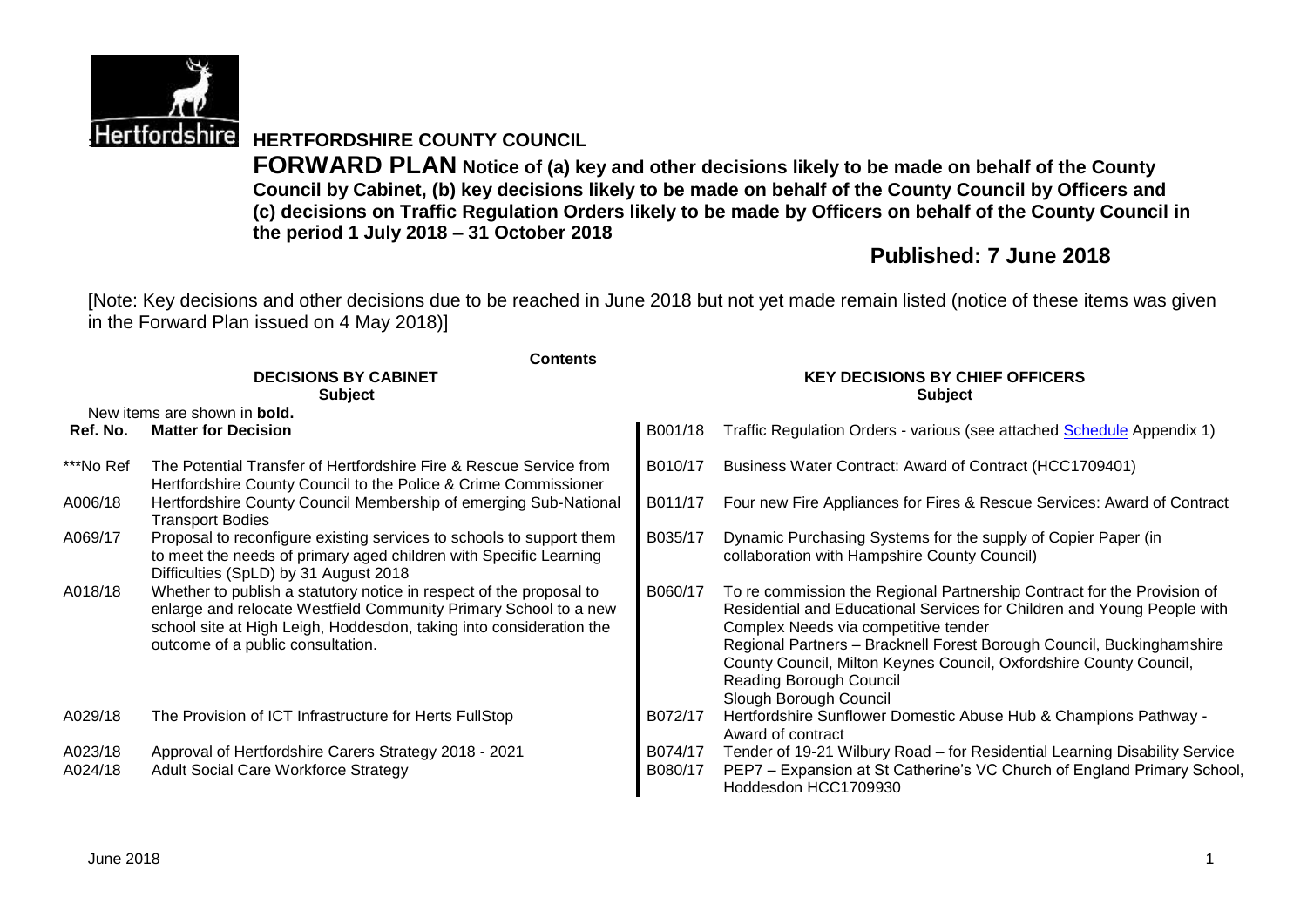| A031/18 | A change in approach to developer sought contributions to school<br>buildings                                                                                                                                                       | B083/17 | Framework agreement for the Supply of Independent Living Products (in<br>collaboration with Hampshire County Council, Southend-on-Sea Borough<br><b>Council and Coventry County Council)</b>               |
|---------|-------------------------------------------------------------------------------------------------------------------------------------------------------------------------------------------------------------------------------------|---------|------------------------------------------------------------------------------------------------------------------------------------------------------------------------------------------------------------|
| A034/18 | Whether or not to agree to the proposal to relocate the Primary<br>Support Base (PSB) at Springmead Primary School to Swallow Dell<br>Primary and Nursery School taking into consideration the outcome of<br>a public consultation. | B092/17 | Batch 40 Package 7 - Boiler Works - Redbourn Infant & Nursery School &<br>St Lukes School, Redbourn<br>Award of contract HCC1710056                                                                        |
| A035/18 | Budget Monitor Report - Outturn 2017/18                                                                                                                                                                                             | B095/17 | Batch 42 Package 1 - Roofing Works - Bernards Heath Infants, St Albans,<br>Camp Primary & Nursery School, St Albans & Heath Lane Nursery School,<br>Hemel Hempstead Award of contract HCC1710059           |
| A033/18 | <b>Hertfordshire County Council Accommodation Strategy</b>                                                                                                                                                                          | B096/17 | Batch 42 Package 2 - Roofing Works - Moss Bury Primary School &<br>Nursery, Stevenage, Purwell Primary School, Hitchin & Watchlytes School,<br>Welwyn Garden City Award of contract HCC1710060             |
| A020/18 | Hertfordshire's Children's Plan                                                                                                                                                                                                     | B097/17 | Batch 42 Package 3 - Roofing Works - Bonneygrove Primary School,<br>Cheshunt, Layston Church of England First School, Buntingford &<br>Longlands Primary School, Cheshunt<br>Award of contract HCC1710061  |
| A030/18 | Invest to Transform funding for Childrens Services SEND (Special<br>Educational Needs & Disability) services                                                                                                                        | B098/17 | Batch 42 Package 4 - Roofing Works - Heathlands School, St Albans<br>Award of contract HCC1710062                                                                                                          |
| A040/18 | Whether to agree to the statutory proposal to enlarge the premises of<br>Belswains Primary School, Hemel Hempstead and St Peter's School,<br>St Albans, taking into consideration the outcome of the statutory<br>notice period     | B099/17 | Batch 40 Package 6 - Boiler Works - Whitehill Junior School, Hitchin &<br>Longmeadow, Stevenage<br>Award of contract HCC1710055                                                                            |
| A041/18 | Whether to agree to the governing body's proposal to change<br>the category of Barley (VC) C of E School, Royston from<br><b>Voluntary Controlled (VC) to Voluntary Aided (VA)</b>                                                  | B104/17 | New Contract for the Provision of a Two Bed Emergency Therapeutic<br>residential Unit for Children and Young People aged 11-16 with Challenging<br>and Complex Needs (Hudnall Park)                        |
| A042/18 | Approval of Regulation of Investigatory Powers (RIPA) Annual<br>Report and the Adoption of a new Policy on Social Media in<br>Investigations                                                                                        | B107/17 | Cross regional tender process to establish a new contract for the provision<br>of Residential Placements for Children and Young People aged 10-17 with<br>Challenging and Complex needs: Award of contract |
| A043/18 | Welwyn Hatfield Local Plan - approval to amend Statement of<br>Common Ground and Hearing Statement (January 2018) in<br>relation to New Barnfield Hatfield                                                                          | B111/17 | St Albans Library - Refurbishment<br>HCC1709428                                                                                                                                                            |
| A036/18 | Hertfordshire County Council Annual Report 2017/2018                                                                                                                                                                                | B115/17 | The Supply of Office Furniture                                                                                                                                                                             |
| A027/18 | ACS Market Position Statements - for review                                                                                                                                                                                         | B002/18 | Batch 40 Package 8 - Mechanical & Electrical Works, Commonswood<br>School & Sheredes Primary School & Nursery HCC1710170                                                                                   |
| A028/18 | Changes to Local Safeguarding Board Arrangements                                                                                                                                                                                    | B007/18 | Procurement and award of contract to extend superfast fibre broadband to<br>the last percentage of rural business areas in Hertfordshire in line with<br>DEFRA funding provision                           |
| A022/18 | Approval of Winter Service Operational Plan 2018/19                                                                                                                                                                                 | B009/18 | Provision of an abstinence focussed drug and alcohol recovery programme<br>- Award of contract                                                                                                             |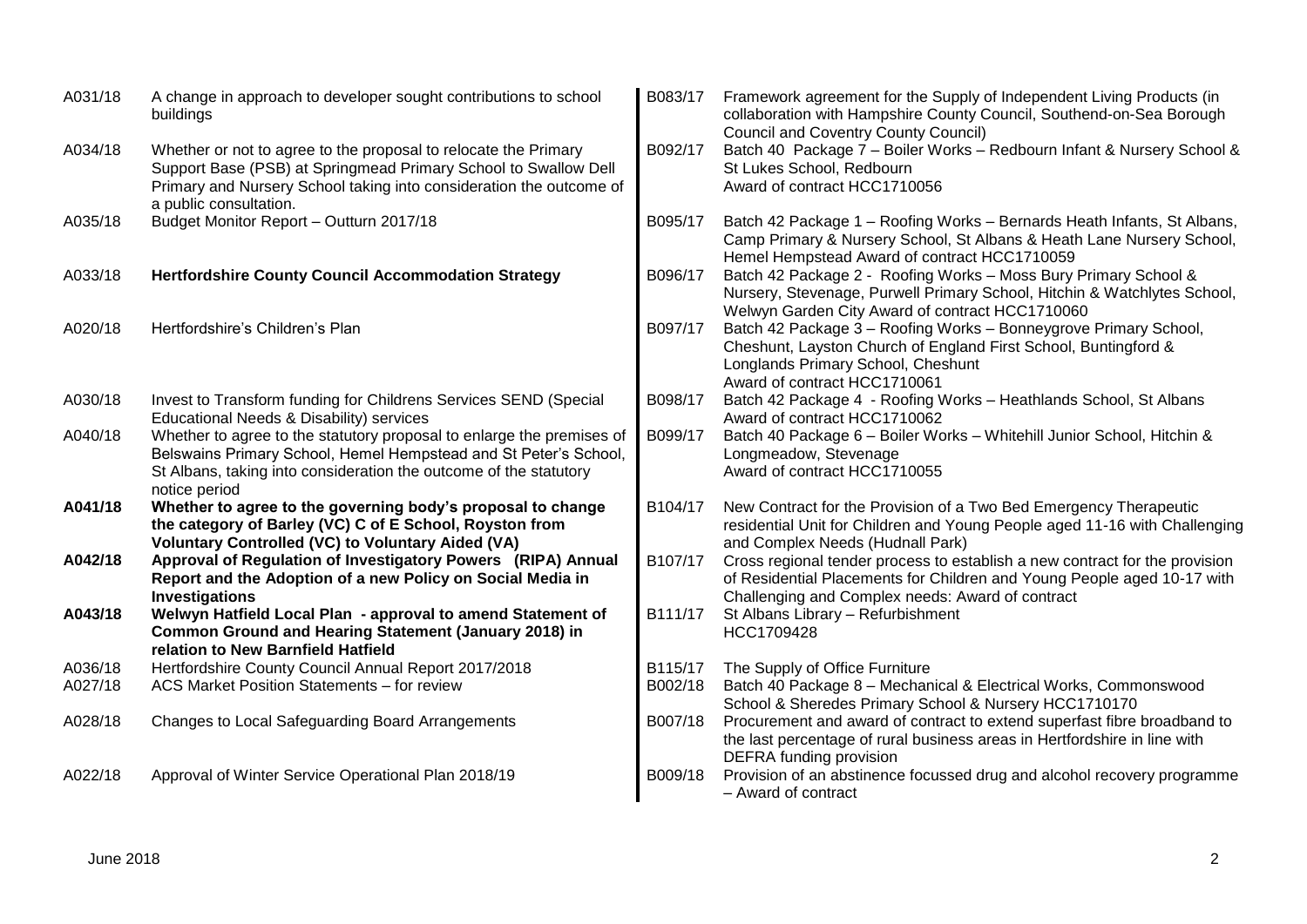| A090/17 | To consider whether to approve proposed changes to the current<br>Highways Resilience Network.                   | B010/18 | Provision of adult weight management services - Award of contract                                                                                                                        |
|---------|------------------------------------------------------------------------------------------------------------------|---------|------------------------------------------------------------------------------------------------------------------------------------------------------------------------------------------|
| A037/18 | Commuted Sums - Review of scope of works and charges to<br>developers for newly created highways                 | B011/18 | Tender process for Homecare provision for Children and Young People -<br>Domiciliary, Personal and Community Enabling Care.                                                              |
| A038/18 | Approval of Transport Asset Management Plan Annual Progress<br>Report & Code of Practice - Well Managed Highways | B014/18 | Re-procurement and award of contract to undertake routine vegetation<br>management on the Rights of Way network in Hertfordshire from 2018 to<br>2022.                                   |
| A044/18 | Hertfordshire Adoption Service providing services for Luton<br><b>Borough Council</b>                            | B017/18 | Redbourn and Wheathampstead Extension / refurbishments to existing fire<br>stations / relocation of local libraries with shared community facilities: Award<br>of contract<br>HCC1810351 |
| A025/18 | Approval of A414 strategy                                                                                        | B018/18 | The Supply of Exercise Books in collaboration with Hampshire County<br>Council                                                                                                           |
| A045/18 | <b>Amendment to Trading Standards Formal Actions Policy</b>                                                      | B023/18 | Formal transfer of commissioning responsibility for Tier 2 Plus enuresis to<br>the clinical commissioning groups for Hertfordshire                                                       |
|         |                                                                                                                  | B026/18 | Whether to exercise option to acquire land at west of Royston                                                                                                                            |
|         |                                                                                                                  | B027/18 | Future of the old fire station, High Street, Ware                                                                                                                                        |
|         |                                                                                                                  | B028/18 | Approval of a policy for discretionary disabled facilities grants and other                                                                                                              |
|         |                                                                                                                  |         | forms of assistance to enable residents to stay in their own homes                                                                                                                       |
|         |                                                                                                                  | B030/18 | Tender awards for provision of various education coach service contracts<br>starting September 2018                                                                                      |
|         |                                                                                                                  | B031/18 | Procurement of support at home for Early Supported Discharge Service for                                                                                                                 |
|         |                                                                                                                  |         | <b>Stroke</b>                                                                                                                                                                            |
|         |                                                                                                                  |         | (Initial period 20 months to 31 March 2020, with the option on a 12 month                                                                                                                |
|         |                                                                                                                  |         | extension)                                                                                                                                                                               |
|         |                                                                                                                  | B034/18 | Supply of Education Year diaries, calendars, planners and calendar year                                                                                                                  |
|         |                                                                                                                  | B035/18 | diaries in conjunction with Hampshire County Council<br>Provision of an all-age drug and alcohol treatment service – Award of                                                            |
|         |                                                                                                                  |         | contract                                                                                                                                                                                 |
|         |                                                                                                                  | B036/18 | Provision of a drug and alcohol community rehabilitation service                                                                                                                         |
|         |                                                                                                                  | B037/18 | Provision of Art Therapy Sessions - Award of contract                                                                                                                                    |
|         |                                                                                                                  | B038/18 | Contract for the provision of bulking and transfer arrangements for Local                                                                                                                |
|         |                                                                                                                  |         | <b>Authority Collected Waste</b>                                                                                                                                                         |
|         |                                                                                                                  | B041/18 | Extend the contract for the provision of sexual health services                                                                                                                          |
|         |                                                                                                                  | B042/18 | Use of Guardians on Hertfordshire County Council Assets                                                                                                                                  |
|         |                                                                                                                  | B043/18 | Batch 41 Package 9 - Window Walling -Strathmore Infant & Nursery School<br>and Moss Bury Primary School & Nursery Award of Contract HCC1810394                                           |
|         |                                                                                                                  | B044/18 | Batch 43 Package 1- Window Walling - Bushey Heath, Dewhurst St Mary,                                                                                                                     |
|         |                                                                                                                  |         | Colnbrook and Cassiobury Infant & Nursery School, Swing Gate School                                                                                                                      |
|         |                                                                                                                  |         | Award of contract                                                                                                                                                                        |
|         |                                                                                                                  |         | HCC1810417                                                                                                                                                                               |
|         |                                                                                                                  |         |                                                                                                                                                                                          |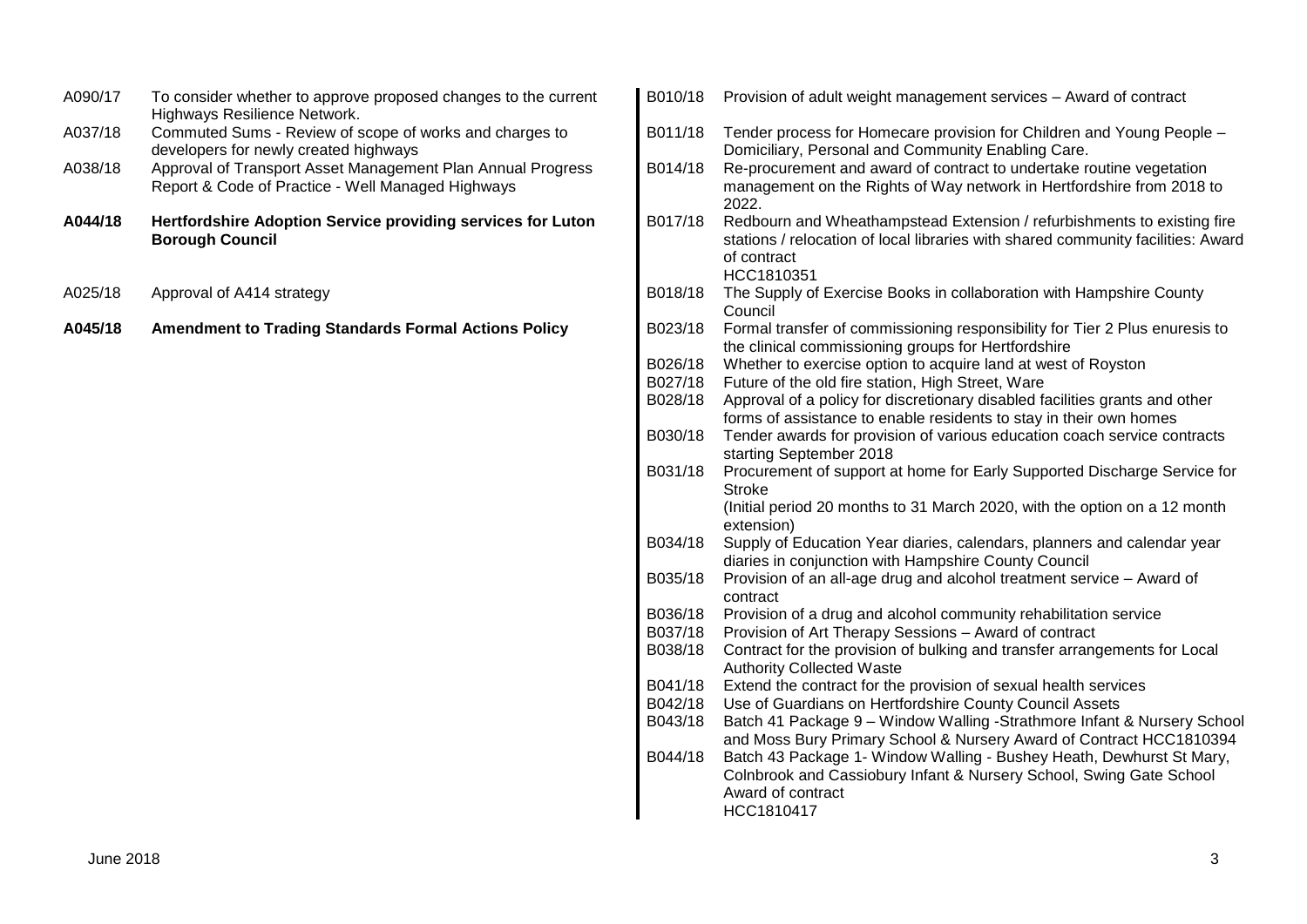| B045/18 | Batch 43 Package 2 - Window Walling - Aycliffe Drive, Pixies Hill, &<br>Redbourn JM School Award of contract<br>HCC1810418                                                                                                   |
|---------|------------------------------------------------------------------------------------------------------------------------------------------------------------------------------------------------------------------------------|
| B046/18 | Batch 44 Package 1 - Roofing - Cassiobury Infant & Nursery, Kingsway<br>Infant School Award of contract<br>HCC1810420                                                                                                        |
| B047/18 | Batch 44 Package 2 - Roofing Works - Holwell Primary, Margaret Wix<br>Primary, & Millmead School Award of contract<br>HCC1810421                                                                                             |
| B048/18 | Batch 44 Package 3 - Roofing Works - Studlands Rise School & North<br><b>Education Support Centre Award of contract</b><br>HCC1810422                                                                                        |
| B049/18 | Batch 45 Package 1 - Mechanical Works - Watton-at-Stone Primary and<br>Nursery School, Wheatcroft Primary & Holdbrook Primary School Award of<br>contract<br>HCC1810423                                                      |
| B050/18 | Blackbird Farm Roofing and Asbestos works<br>Award of contract<br>HCC1810464                                                                                                                                                 |
| B051/18 | Implementing an assistive technology pilot across older people's services to<br>evaluate new digital technologies to support people's independence and<br>increase their ability to stay in their own homes                  |
| B052/18 | <b>Environmental Resource Planning Consultancy Framework</b>                                                                                                                                                                 |
| B054/18 | Providing support in people's homes (Spot Accreditation extension to                                                                                                                                                         |
|         | contracts - Countywide)                                                                                                                                                                                                      |
| B055/18 | Building Cleaning Service for Stanborough School - Welwyn Garden City -<br>Award of contract                                                                                                                                 |
| B056/18 | Building Cleaning Service for Rickmansworth Academy - Award of Contract                                                                                                                                                      |
| B057/18 | Approval for the Award of the Targeted Parenting Framework                                                                                                                                                                   |
| B058/18 | Providing support in people's homes (spot accreditation framework - East<br>Herts & Watford) Award of contract                                                                                                               |
| B059/18 | Extension of the Independent Advocacy contract for two months with the<br>option to extend for a further month if required                                                                                                   |
| B060/18 | Whether to agree to the statutory proposal to enlarge the premises of<br>Belswains Primary School, Hemel Hempstead and St Peter's School, St<br>Albans, taking into consideration the outcome of the statutory notice period |
| B061/18 | Change in age range of Stevenage Education Support Centre from 11 to 14<br>years to 11 to 16 years                                                                                                                           |
| B062/18 | To extend the contract for Waterdale Waste Transfer Station for up to six<br>months to August 2019                                                                                                                           |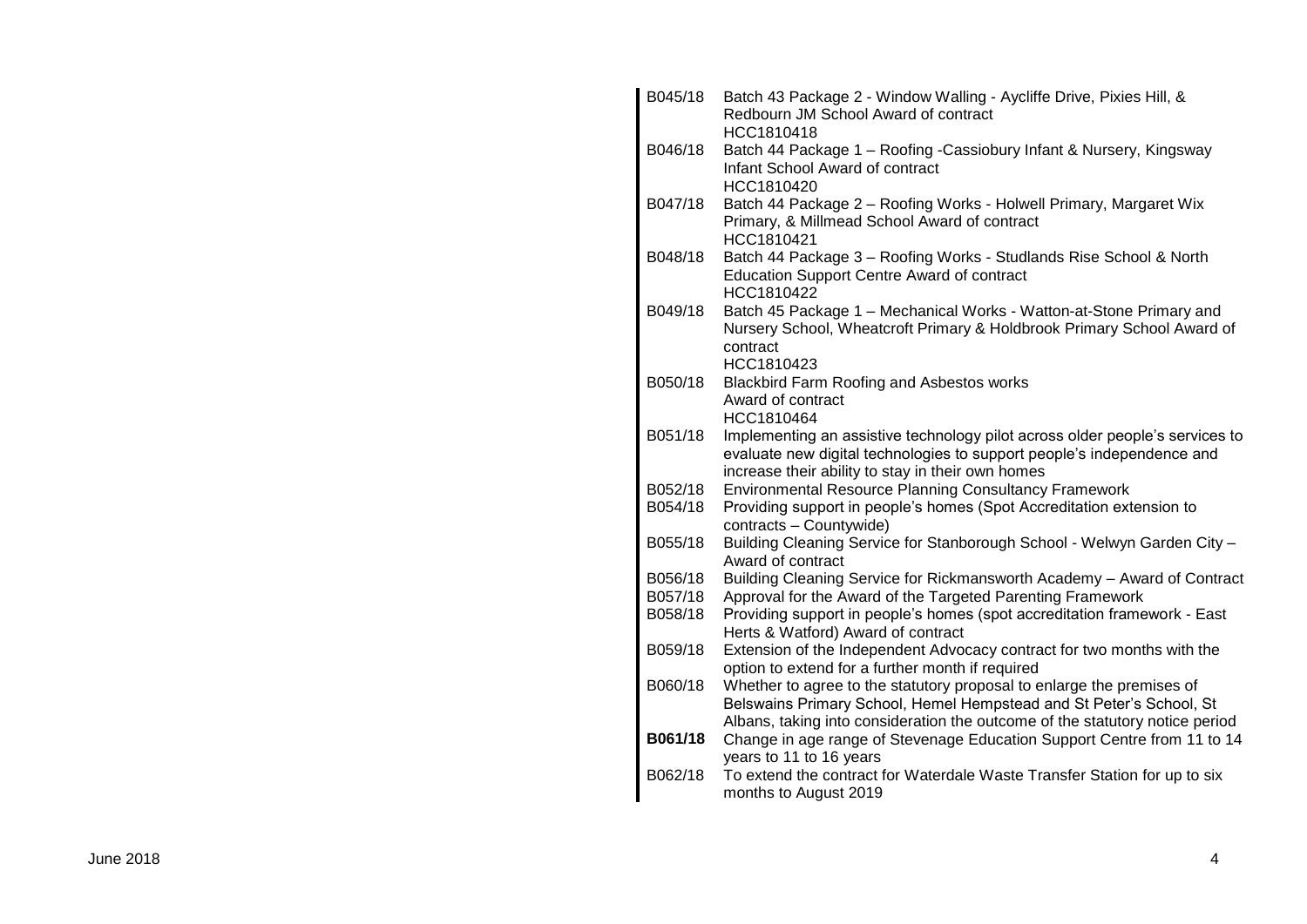| B063/18                          | Implementing an assistive technology pilot across Learning<br><b>Disabilities Services.</b>                                                                                             |
|----------------------------------|-----------------------------------------------------------------------------------------------------------------------------------------------------------------------------------------|
| B064/18                          | <b>Contract with Cambridge &amp; Peterborough Foundation NHS Trust</b><br>(CPFT) for Integrated Mental Health Services for people registered<br>with GP surgeries in Royston            |
| B065/18                          | Batch 43 Package 5 Cladding - Colnbrook School, Watford & Swing<br>Gate Infant & Nursery School Berkhamsted - award of Contract<br>HCC1810589                                           |
| <b>B066/18</b>                   | Expansion of Leavesden Green Primary School - Award of Contract<br>HCC1810557                                                                                                           |
| B067/18                          | <b>Extension to the Transport Planning Framework</b>                                                                                                                                    |
| <b>B068/18</b>                   | Award of Contract - short term 'bridging' arrangements for the<br>treatment and final disposal of local authority collected residual waste<br>arising in Hertfordshire from 2020 - 2022 |
| B069/18                          | Award of Contract for Vehicle Management to undertake maintenance,<br>repairs, fleet management, lease car management and vehicle<br>purchase                                           |
| <b>B070/18</b><br><b>B071/18</b> | The Provision of a building Cleaning Service Framework Agreement<br>Award of contract for the provision of Temporary Agency Worker<br>services with effect from April 2019              |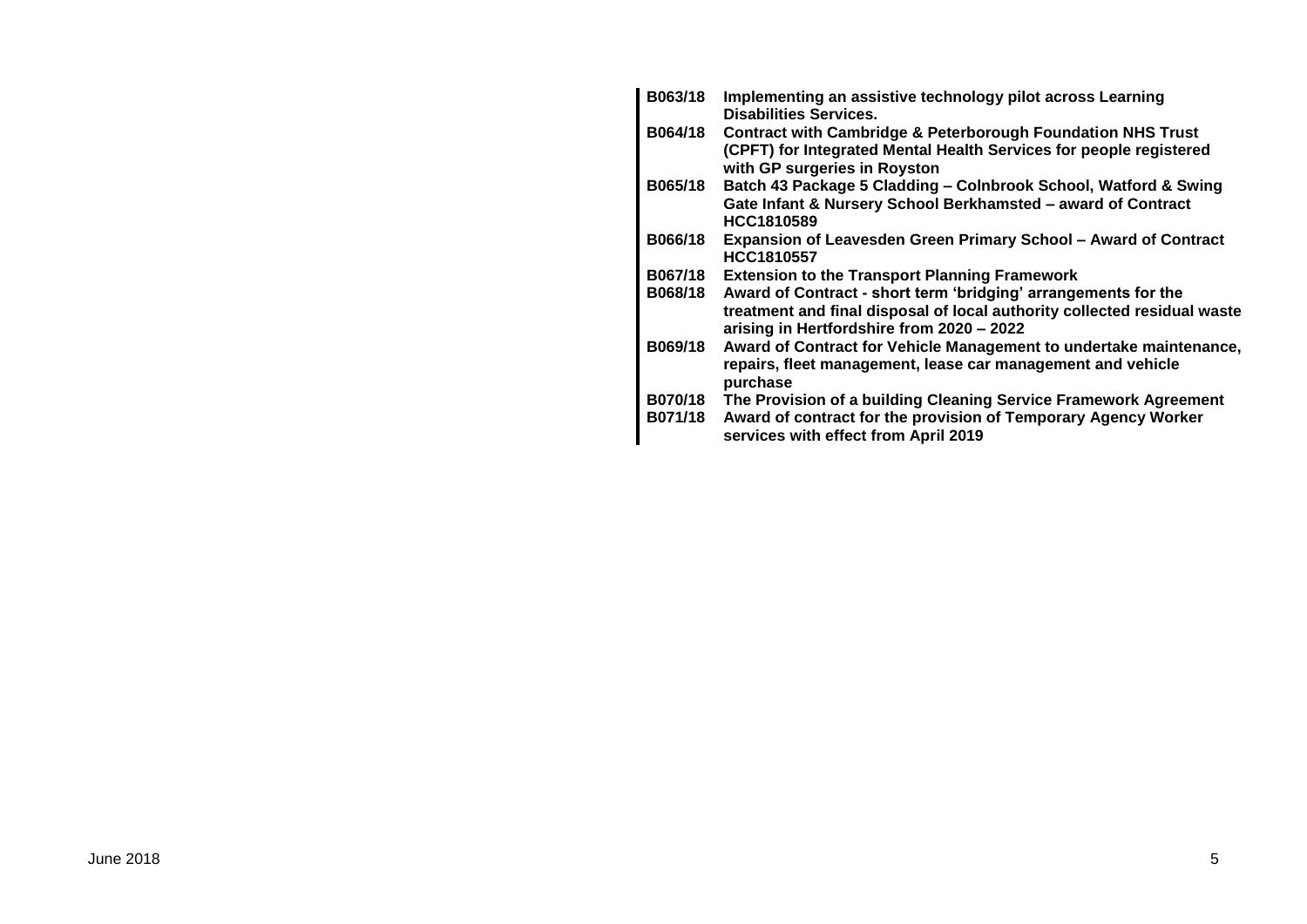| Ref. No.  | <b>Matter for Decision</b>                                                                                                                                                                     | <b>Date</b><br>decision to<br>be made | <b>Cabinet Panels to be</b><br>consulted                                     | <b>Officer contact for</b><br>this matter | Documents to be<br>considered <sup>"++</sup>           | <b>Exempt from the</b><br><b>Council's Call-In</b><br><b>Procedures</b><br>Yes / No |
|-----------|------------------------------------------------------------------------------------------------------------------------------------------------------------------------------------------------|---------------------------------------|------------------------------------------------------------------------------|-------------------------------------------|--------------------------------------------------------|-------------------------------------------------------------------------------------|
| ***No Ref | The Potential Transfer of<br>Hertfordshire Fire & Rescue<br>Service from Hertfordshire<br>County Council to the Police &<br>Crime Commissioner                                                 | 18/06/2018                            |                                                                              | Owen Mapley<br>01992 555601               | Report of the Director of<br><b>Resources</b>          | No                                                                                  |
| A006/18   | <b>Hertfordshire County Council</b><br>Membership of emerging Sub-<br><b>National Transport Bodies</b>                                                                                         | 18/06/2018                            | Growth, Infrastructure,<br>Planning & the<br><b>Economy Cabinet</b><br>Panel | Jan Hayes-Griffin,<br>01992 555203        | Report of the Chief Executive                          | No                                                                                  |
| A069/17   | Proposal to reconfigure<br>existing services to schools to<br>support them to meet the<br>needs of primary aged children<br>with Specific Learning<br>Difficulties (SpLD) by 31<br>August 2018 | 18/06/2018                            | <b>Education Libraries &amp;</b><br>Localism Cabinet Panel                   | Simon Newland<br>01992 555738             | Report of the Director of<br><b>Childrens Services</b> | <b>No</b>                                                                           |

#### **PART A: DECISIONS BY CABINET** Note: New items and amendments are shown in **bold.**

<https://cmis.hertfordshire.gov.uk/hertfordshire/Calendarofcouncilmeetings.aspx>

 $\overline{a}$ 

The address from which, subject to any prohibition or restriction on their disclosure, copies of, or extracts from, any document listed is available is County Hall, Pegs Lane, Hertford, SG13 8DE. Other documents relevant to these matters may be submitted to the decision maker. To request details of such documents (if any) as they become available contact Elaine Shell, Democratic Services Manager by email [\(elaine.shell@hertfordshire.gov.uk\)](mailto:elaine.shell@hertfordshire.gov.uk) or phone (01992 555565).

<sup>\*\*\*</sup> In accordance with Regulation 10(1) of The Local Authorities (Executive Arrangements) (Meetings and Access to Information) (England) Regulations 2012 (the '2012 Regulations') this item of business will be considered by Cabinet at its meeting 18 July 2018. Notices issued, as required by the 2012 Regulations, can be viewed at<http://cmis.hertfordshire.gov.uk/hertfordshire/Calendarofcouncilmeetings/tabid/70/ctl/ViewMeetingPublic/mid/397/Meeting/659/Committee/8/Default.aspx> †† Documents to be considered by the Cabinet are published in the Council's website at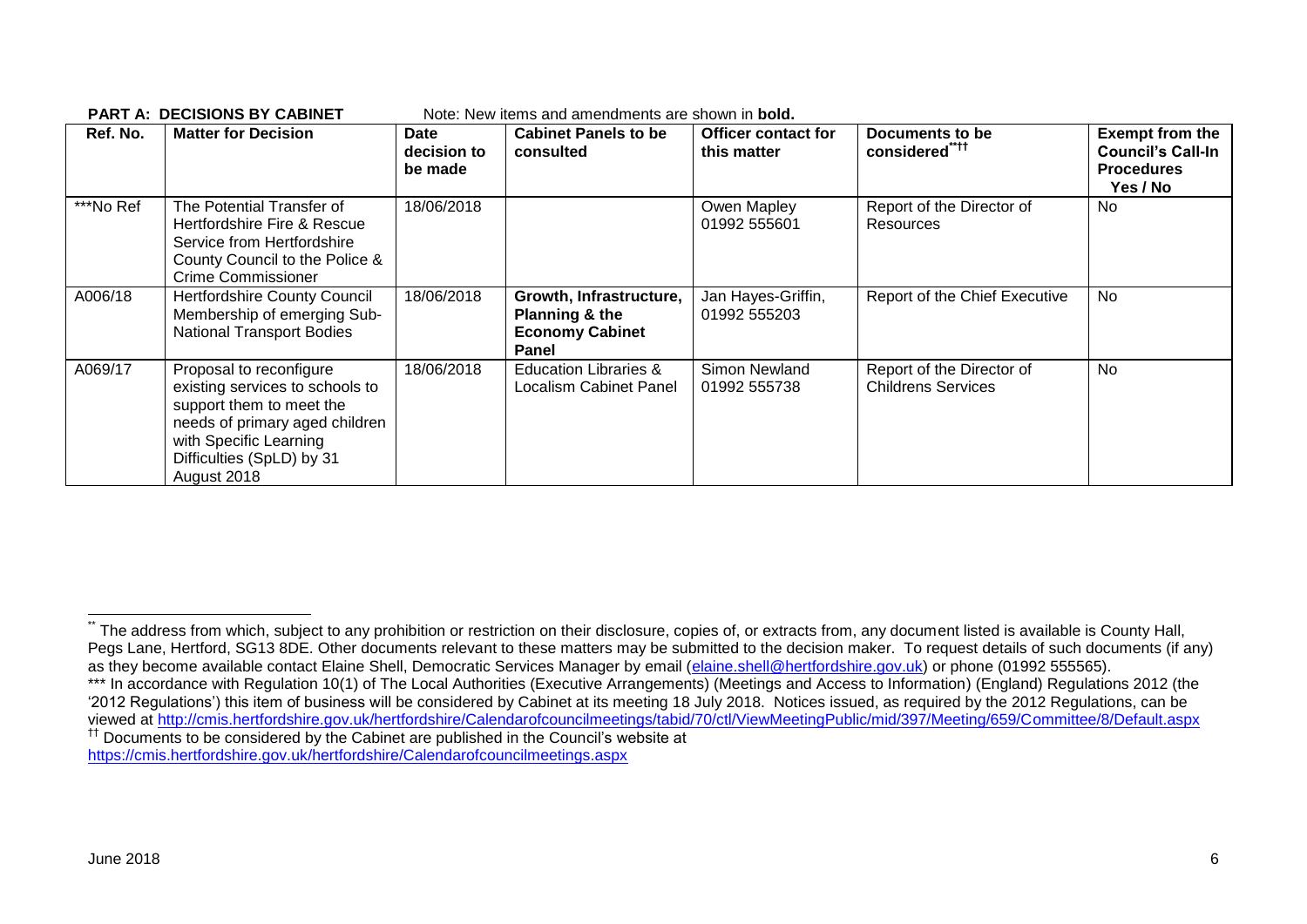| A018/18 | Whether to publish a statutory<br>notice in respect of the<br>proposal to enlarge and<br>relocate Westfield Community<br>Primary School to a new<br>school site at High Leigh,<br>Hoddesdon, taking into<br>consideration the outcome of a<br>public consultation. | 18/06/2018 | Education, Libraries &<br><b>Localism Cabinet Panel</b>                                                                  | <b>Brenda Dennett</b><br>01992 555813                                    | Report of the Director of<br><b>Children's Services</b>                                                                                                                                     | <b>No</b> |
|---------|--------------------------------------------------------------------------------------------------------------------------------------------------------------------------------------------------------------------------------------------------------------------|------------|--------------------------------------------------------------------------------------------------------------------------|--------------------------------------------------------------------------|---------------------------------------------------------------------------------------------------------------------------------------------------------------------------------------------|-----------|
| A029/18 | The Provision of ICT<br>Infrastructure for Herts<br>FullStop                                                                                                                                                                                                       | 18/06/2018 | <b>Resources &amp;</b><br><b>Performance Cabinet</b><br>Panel                                                            | Glenn Facey<br>01707 292364                                              | Report of the Director of<br>Resources<br>Part II Report - due to<br>'Information relating to the<br>financial or business affairs of<br>any particular person<br>(including the Council)'. | <b>No</b> |
| A023/18 | Approval of Hertfordshire<br>Carers Strategy 2018 - 2021                                                                                                                                                                                                           | 18/06/2018 | <b>Adult Care and Health</b><br><b>Cabinet Panel</b>                                                                     | <b>Ted Maddex</b><br>01438 843574                                        | Report of the Director of Adult<br><b>Care Services</b>                                                                                                                                     | <b>No</b> |
| A024/18 | <b>Adult Social Care Workforce</b><br>Strategy                                                                                                                                                                                                                     | 18/06/2018 | <b>Adult Care and Health</b><br><b>Cabinet Panel</b>                                                                     | <b>Frances Heathcote</b><br>01992 556343                                 | Report of the Director of Adult<br><b>Care Services</b>                                                                                                                                     | <b>No</b> |
| A031/18 | A change in approach to<br>developer sought contributions<br>to school buildings                                                                                                                                                                                   | 18/06/2018 | Education, Libraries &<br><b>Localism Cabinet Panel</b><br><b>Resources &amp;</b><br><b>Performance Cabinet</b><br>Panel | Kate Leahy<br>01992 555864                                               | Joint Report of the Director of<br>Childrens Services and the<br><b>Director of Resources</b>                                                                                               | <b>No</b> |
| A034/18 | Whether or not to agree to the<br>proposal to relocate the<br>Primary Support Base (PSB)<br>at Springmead Primary School<br>to Swallow Dell Primary and<br>Nursery School taking into<br>consideration the outcome of a<br>public consultation.                    | 18/06/208  | Education, Libraries &<br><b>Localism Cabinet Panel</b>                                                                  | <b>Richard Woodard</b><br>01442 453224<br>Samantha Young<br>01992 555865 | Report of the Director of<br><b>Children's Services</b>                                                                                                                                     | <b>No</b> |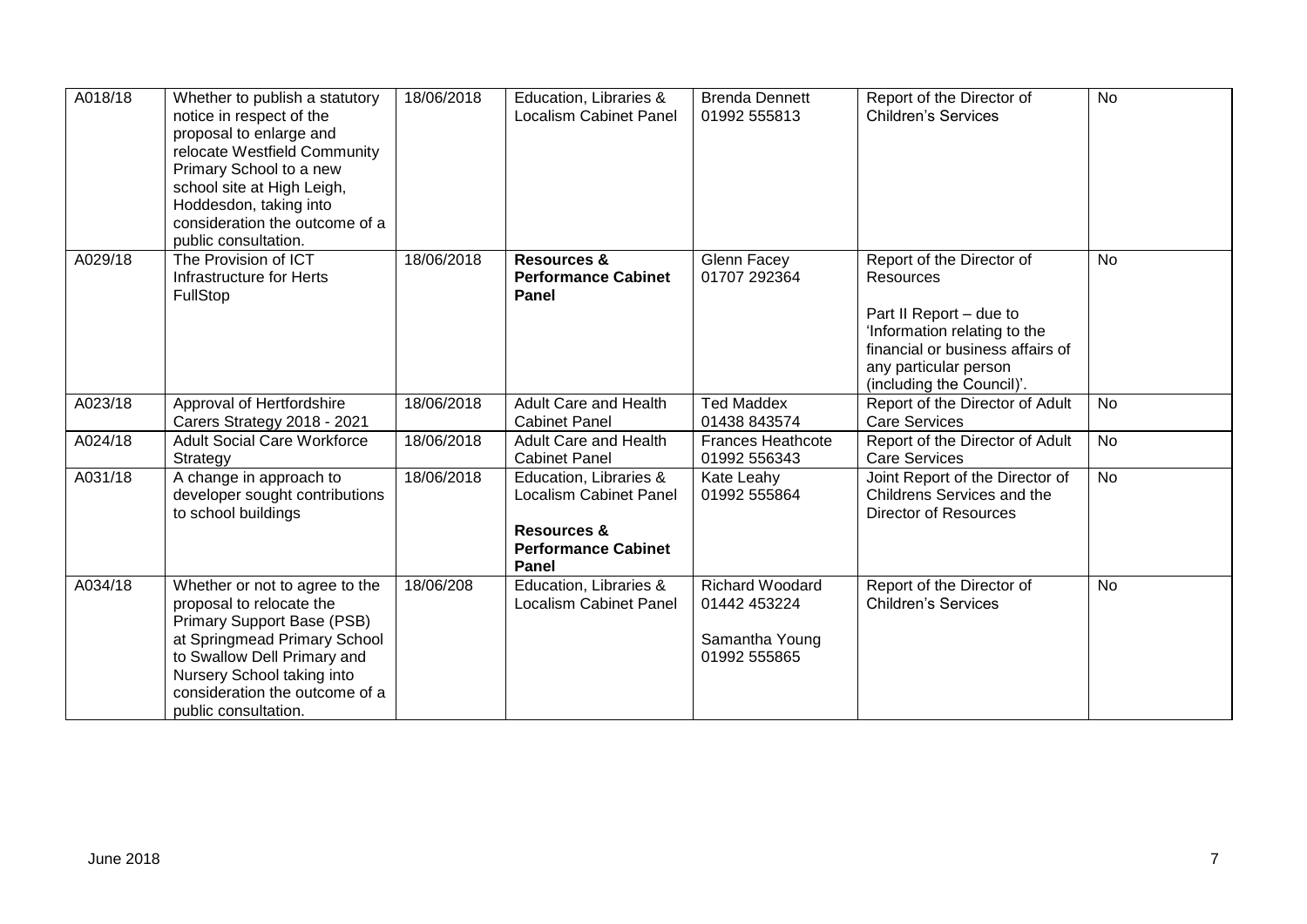| A035/18 | Budget Monitor Report-<br>Outturn 2017/18                                                                                                                                                                                                   | 18/06/2018                                               | <b>Resources &amp;</b><br><b>Performance Cabinet</b><br>Panel                                                                                                                                | Benjamin Jay<br>01992 556257         | Report of the Director of<br><b>Resources</b>                                                                                                                                               | <b>No</b> |
|---------|---------------------------------------------------------------------------------------------------------------------------------------------------------------------------------------------------------------------------------------------|----------------------------------------------------------|----------------------------------------------------------------------------------------------------------------------------------------------------------------------------------------------|--------------------------------------|---------------------------------------------------------------------------------------------------------------------------------------------------------------------------------------------|-----------|
| A033/18 | <b>Hertfordshire County</b><br><b>Council Accommodation</b><br><b>Strategy</b>                                                                                                                                                              | 09/07/2018                                               | <b>Resources &amp;</b><br><b>Performance Cabinet</b><br>Panel                                                                                                                                | <b>Mike Evans</b><br>01992 555634    | Report of the Director of<br>Resources<br>Part II Report - due to<br>'Information relating to the<br>financial or business affairs of<br>any particular person<br>(including the Council)'. | <b>No</b> |
| A020/18 | Hertfordshire's Children's Plan                                                                                                                                                                                                             | Cabinet<br>09/07/2018<br>County<br>Council<br>17/07/2018 | Children, Young<br><b>People &amp; Families</b><br><b>Cabinet Panel</b><br>Education, Libraries and<br><b>Localism Cabinet Panel</b>                                                         | Jenny Coles<br>01992 555755          | Report of the Director of<br><b>Children's Services</b>                                                                                                                                     | Yes       |
| A030/18 | Invest to Transform funding for<br><b>Childrens Services SEND</b><br>(Special Educational Needs &<br>Disability) services                                                                                                                   | 09/07/2018                                               | Children, Young<br><b>People &amp; Families</b><br><b>Cabinet Panel</b><br><b>Resources &amp;</b><br><b>Performance Cabinet</b><br>Panel<br>Education, Libraries &<br>Localism Cabinet Panel | Sally Orr<br>01992 555680            | Joint Report of the Director of<br>Childrens Services and the<br><b>Director of Resources</b>                                                                                               | <b>No</b> |
| A040/18 | Whether to agree to the<br>statutory proposal to enlarge<br>the premises of Belswains<br>Primary School, Hemel<br>Hempstead and St Peter's<br>School, St Albans, taking into<br>consideration the outcome of<br>the statutory notice period | 09/07/2018                                               |                                                                                                                                                                                              | <b>Pauline Davis</b><br>01992 555865 | Report of the Director of<br><b>Childrens Services</b>                                                                                                                                      | <b>No</b> |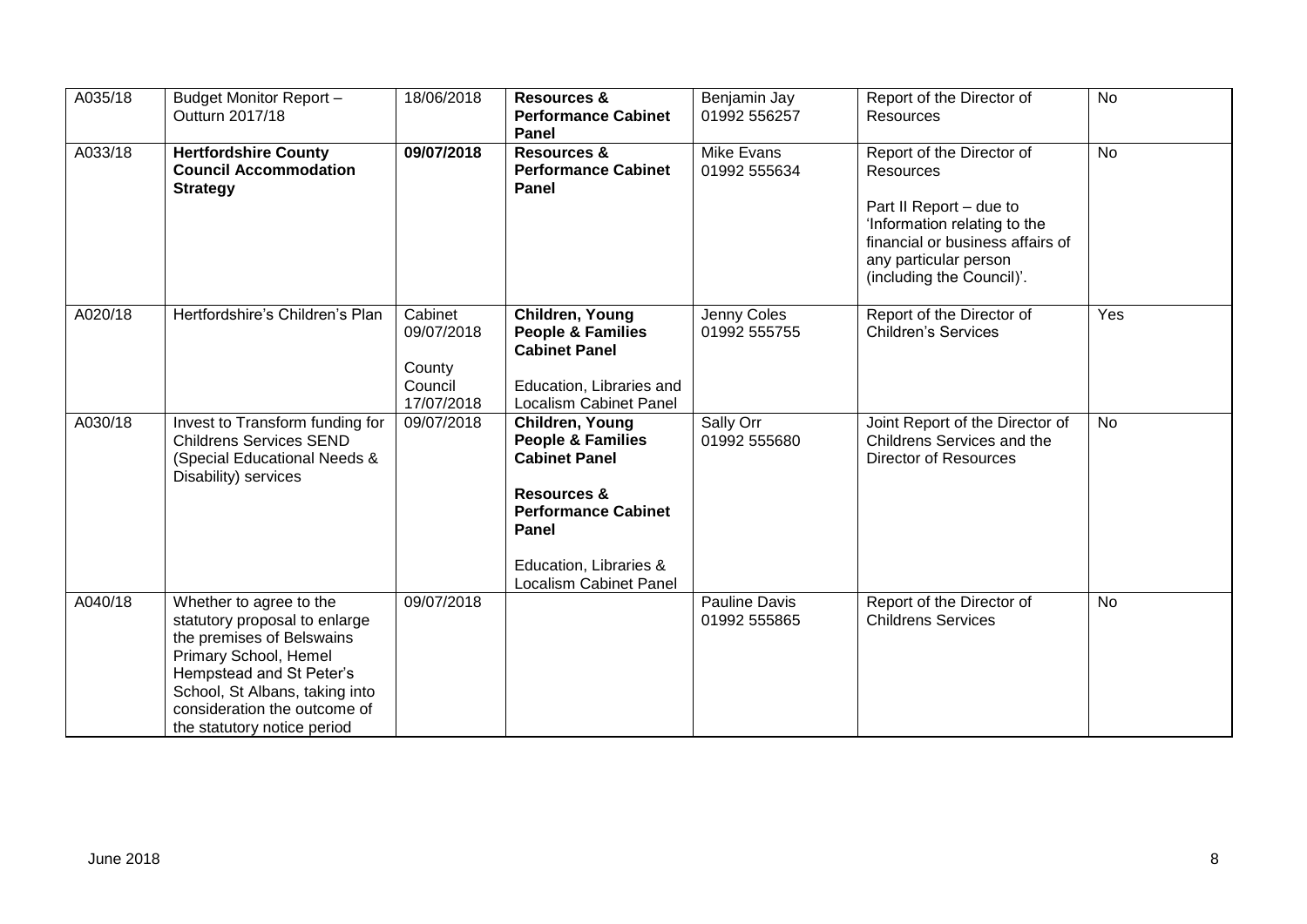| A041/18 | Whether to agree to the<br>governing body's proposal<br>to change the category of<br>Barley (VC) C of E School,<br><b>Royston from Voluntary</b><br><b>Controlled (VC) to Voluntary</b><br>Aided (VA) | 09/07/2018                                                             |                                                                                     | <b>Alice Carrington</b><br>01992 555725  | <b>Report of the Director of</b><br><b>Childrens Services</b> | <b>No</b> |
|---------|-------------------------------------------------------------------------------------------------------------------------------------------------------------------------------------------------------|------------------------------------------------------------------------|-------------------------------------------------------------------------------------|------------------------------------------|---------------------------------------------------------------|-----------|
| A042/18 | <b>Approval of Regulation of</b><br><b>Investigatory Powers</b><br>(RIPA) Annual Report and<br>the Adoption of a new Policy<br>on Social Media in<br>Investigations                                   | 09/07/2018                                                             | <b>Community Safety &amp;</b><br><b>Waste Management</b><br><b>Cabinet Panel</b>    | <b>Guy Pratt</b><br>01992 507535         | <b>Report of the Chief Legal</b><br><b>Officer</b>            | <b>No</b> |
| A043/18 | <b>Welwyn Hatfield Local Plan</b><br>- approval to amend<br><b>Statement of Common</b><br><b>Ground and Hearing</b><br>Statement (January 2018) in<br>relation to New Barnfield<br><b>Hatfield</b>    | <b>Cabinet</b><br>09/07/2018<br>County<br><b>Council</b><br>17/07/2018 | Growth, Infrastructure,<br>Planning & the<br><b>Economy Cabinet</b><br><b>Panel</b> | <b>Sarah McLaughlin</b><br>01992 588110  | <b>Report of the Chief</b><br><b>Executive</b>                | <b>No</b> |
| A036/18 | <b>Hertfordshire County Council</b><br>Annual Report 2017/2018                                                                                                                                        | 24/09/2018                                                             | <b>Resources and</b><br>Performance                                                 | Alison Brown<br>01992 555642             | Report of the Director of<br>Resources                        | <b>No</b> |
| A027/18 | <b>ACS Market Position</b><br>Statements - for review                                                                                                                                                 | 24/09/2018                                                             | Adult Care and Health<br>Panel                                                      | <b>Frances Heathcote</b><br>01992 556343 | Report of the Director of Adult<br><b>Care Services</b>       | <b>No</b> |
| A028/18 | Changes to Local<br><b>Safeguarding Board</b><br>Arrangements                                                                                                                                         | 24/09/2018                                                             | Children, Young<br><b>People &amp; Families</b><br><b>Cabinet Panel</b>             | Jenny Coles<br>01992 555755              | Report of the Director of<br><b>Children's Services</b>       | No        |
| A022/18 | <b>Approval of Winter Service</b><br>Operational Plan 2018/19                                                                                                                                         | 24/09/2018                                                             | Highways &<br><b>Environment Cabinet</b><br>Panel                                   | Steve Johnson<br>01992 658126            | Report of the Chief Executive                                 | <b>No</b> |
| A090/17 | To consider whether to<br>approve proposed changes to<br>the current Highways<br>Resilience Network.                                                                                                  | 24/09/2018                                                             | Highways &<br><b>Environment Cabinet</b><br>Panel                                   | <b>Graham Barrow</b><br>01992 658196     | Report of the Chief Executive                                 | No        |
| A037/18 | Commuted Sums - Review of<br>scope of works and charges to<br>developers for newly created<br>highways                                                                                                | 24/09/2018                                                             | Highways &<br><b>Environment Cabinet</b><br>Panel                                   | Mike Younghusband<br>01992 658171        | Report of the Chief Executive                                 | <b>No</b> |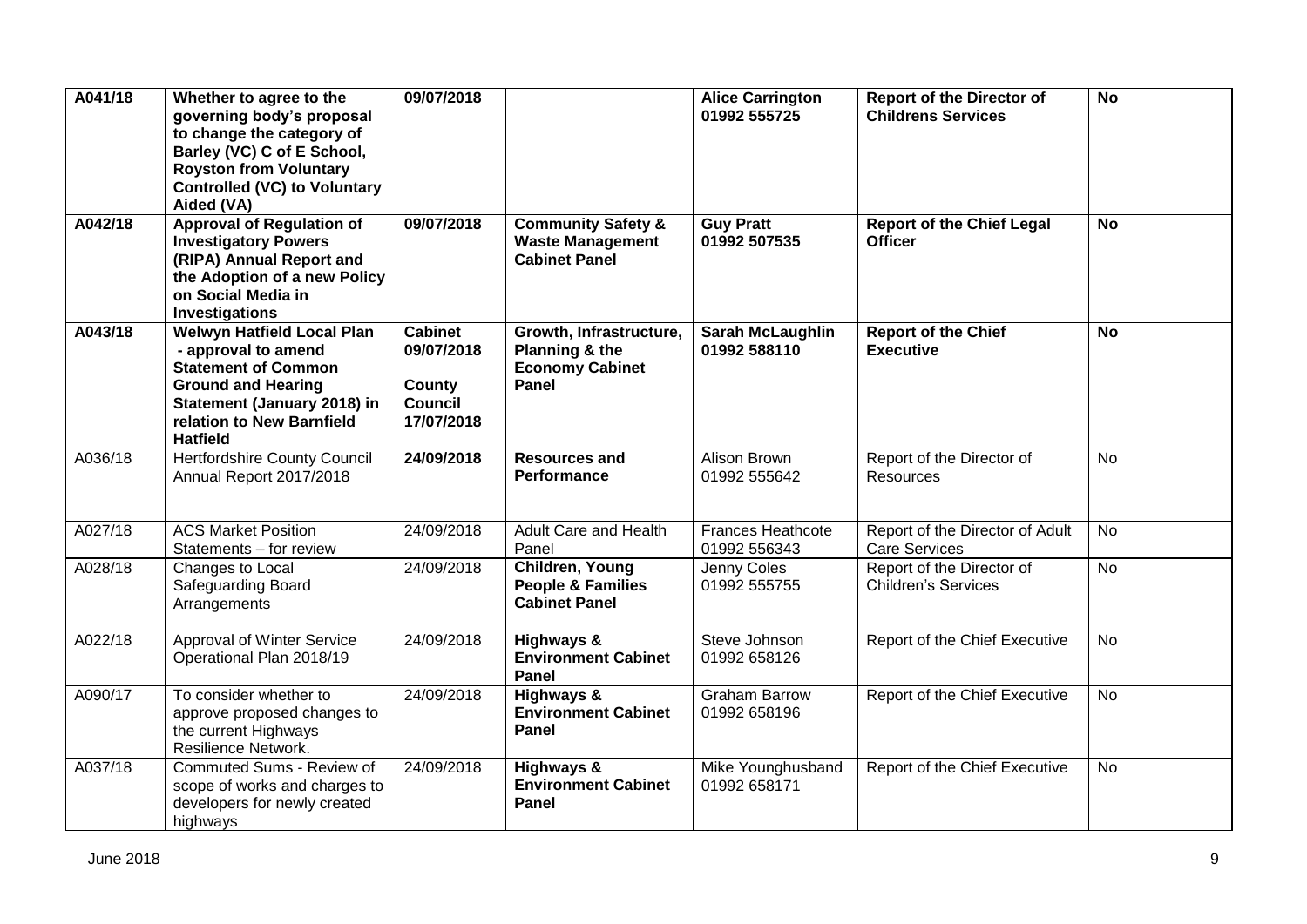| A038/18 | Approval of Transport Asset<br>Management Plan Annual<br>Progress Report & Code of<br>Practice - Well Managed<br>Highways | 24/09/2018 | Highways &<br><b>Environment Cabinet</b><br>Panel                       | Mike Younghusband<br>01992 658171  | Report of the Chief Executive                                   | No |
|---------|---------------------------------------------------------------------------------------------------------------------------|------------|-------------------------------------------------------------------------|------------------------------------|-----------------------------------------------------------------|----|
| A044/18 | <b>Hertfordshire Adoption</b><br><b>Service providing services</b><br>for Luton Borough Council                           | 24/09/2018 | Children, Young<br><b>People &amp; Families</b><br><b>Cabinet Panel</b> | <b>Sue Lowndes</b><br>07833 484306 | <b>Report of Director of</b><br><b>Children's Services</b>      | No |
| A025/18 | Approval of A414 strategy                                                                                                 | 24/09/2018 | Growth, Infrastructure,<br>Planning & the<br>Economy                    | Mike Younghusband<br>01992 658171  | Report of the Chief Executive                                   | No |
| A045/18 | <b>Amendment to Trading</b><br><b>Standards Formal Actions</b><br><b>Policy</b>                                           | 22/10/2018 | <b>Community Safety &amp;</b><br><b>Waste Management</b>                | <b>Guy Pratt</b><br>01707 292590   | <b>Report of the Director of</b><br><b>Community Protection</b> | No |

# **Membership of Cabinet:**

| <b>Colette Wyatt-Lowe</b> | <b>Adult Care &amp; Health</b>                 | <b>Phil Bibby</b>      | <b>Highways &amp; Environment</b>     |
|---------------------------|------------------------------------------------|------------------------|---------------------------------------|
| <b>Teresa Heritage</b>    | <b>Children, Young People and Families</b>     | <b>David Williams</b>  | <b>Leader of the Council</b>          |
| <b>Terry Hone</b>         | <b>Community Safety &amp; Waste Management</b> | <b>Richard Roberts</b> | <b>Public Health &amp; Prevention</b> |
| <b>Terry Douris</b>       | <b>Education, Libraries &amp; Localism</b>     | <b>Ralph Sangster</b>  | <b>Resources &amp; Performance</b>    |
| <b>Derrick Ashley</b>     | Growth, Infrastructure, Planning and the       |                        |                                       |
|                           | Economy                                        |                        |                                       |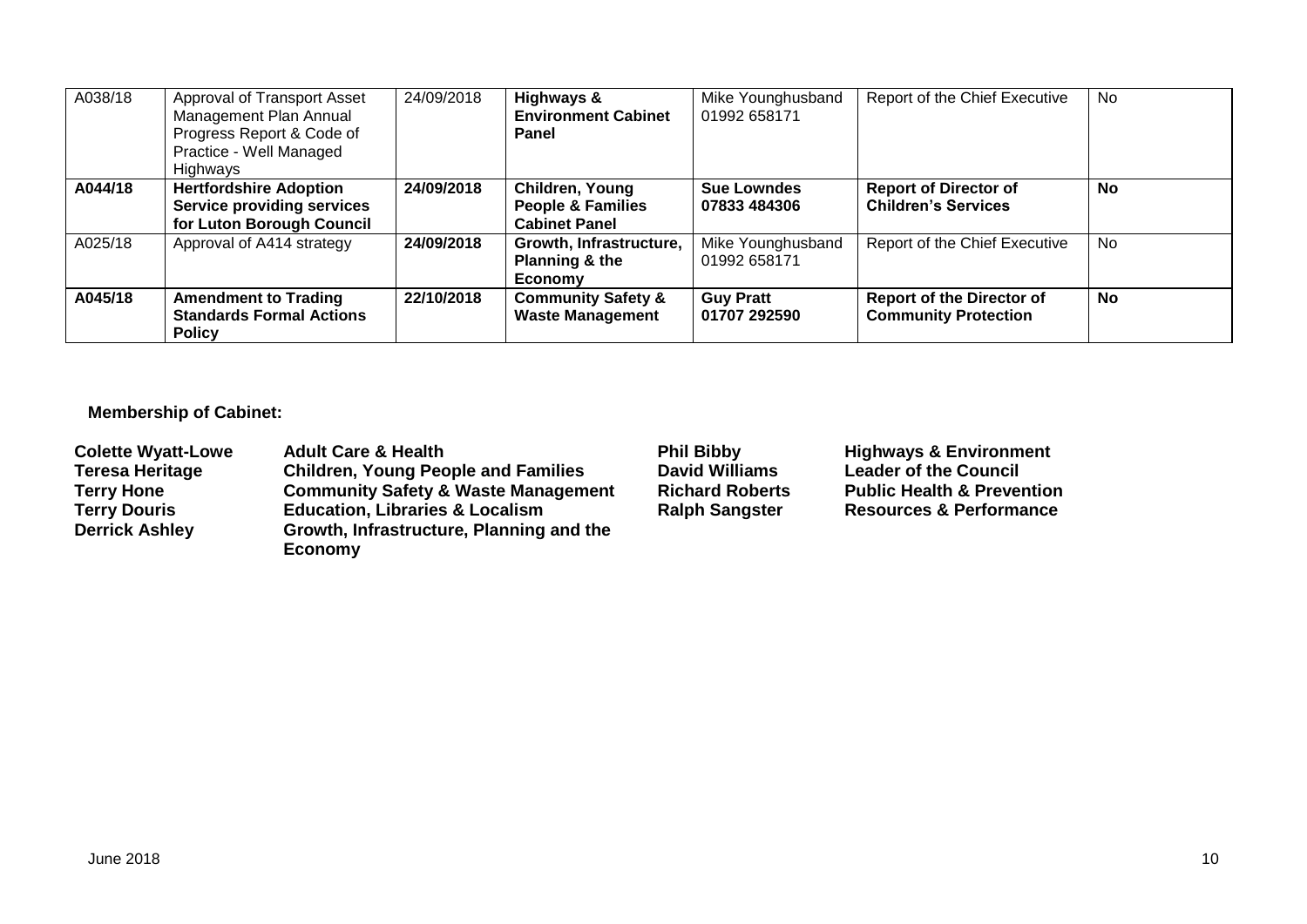**PART B: DECISIONS BY CHIEF OFFICERS Note: New items and amendments are shown in bold.** 

|         | <b>Issue for Decision</b>                                                                                                       | Name and Title of<br><b>Decision Maker</b>                                                                     | Date, or<br>period<br>within<br>which,<br>decision to<br>be made | <b>Cabinet Panels to be</b><br>consulted | <b>Officer contact for</b><br>this matter | Documents to be<br>considered <sup>##</sup> | <b>Exempt from the</b><br><b>Council's Call-In</b><br><b>Procedures</b><br>Yes / No |
|---------|---------------------------------------------------------------------------------------------------------------------------------|----------------------------------------------------------------------------------------------------------------|------------------------------------------------------------------|------------------------------------------|-------------------------------------------|---------------------------------------------|-------------------------------------------------------------------------------------|
| B001/18 | <b>Traffic Regulation</b><br>Orders - various<br>(see attached<br><b>Schedule</b> Appendix                                      | John Wood<br><b>Chief Executive</b>                                                                            | During the<br>period of this<br>Forward Plan                     |                                          | Rob Smith<br>01992 556118                 | Reports from Lead<br><b>Officers</b>        | <b>No</b>                                                                           |
| B010/17 | <b>Business Water</b><br>Contract: Award of<br>Contract<br>(HCC1709401)                                                         | <b>Neil Taylor</b><br><b>Interim Assistant</b><br><b>Director Property</b>                                     | <b>July 2018</b><br>(was June<br>2018)                           |                                          | Fiona Clark<br>01992 556008               | See Note 2 below                            | No                                                                                  |
| B011/17 | Four new Fire<br>Appliances for<br>Fires & Rescue<br>Services: Award of<br>Contract                                             | <b>Steve Tant</b><br>Fire & Rescue<br>Service Assistant<br><b>Chief Fire Officer</b><br><b>Service Support</b> | <b>June 2018</b><br>(was April<br>2018)                          |                                          | Mark Barber<br>01992 507580               | See Note 2 below                            | No                                                                                  |
| B035/17 | Dynamic<br>Purchasing<br>Systems for the<br>supply of Copier<br>Paper (in<br>collaboration with<br>Hampshire County<br>Council) | Glenn Facey<br><b>Head of Herts Full</b><br>Stop                                                               | <b>June 2018</b><br>(was May<br>2018)                            |                                          | James Conway<br>01707 292376              | See Note 2 & 3<br>below                     | <b>No</b>                                                                           |

1

<sup>‡‡</sup> The address from which, subject to any prohibition or restriction on their disclosure, copies of, or extracts from, any document listed is available is County Hall, Pegs Lane, Hertford, SG13 8DE. Other documents relevant to these matters may be submitted to the decision maker. To request details of such documents (if any) as they become available contact Elaine Shell, Democratic Services Manager by email [\(elaine.shell@hertfordshire.gov.uk\)](mailto:elaine.shell@hertfordshire.gov.uk) or phone (01992 55565).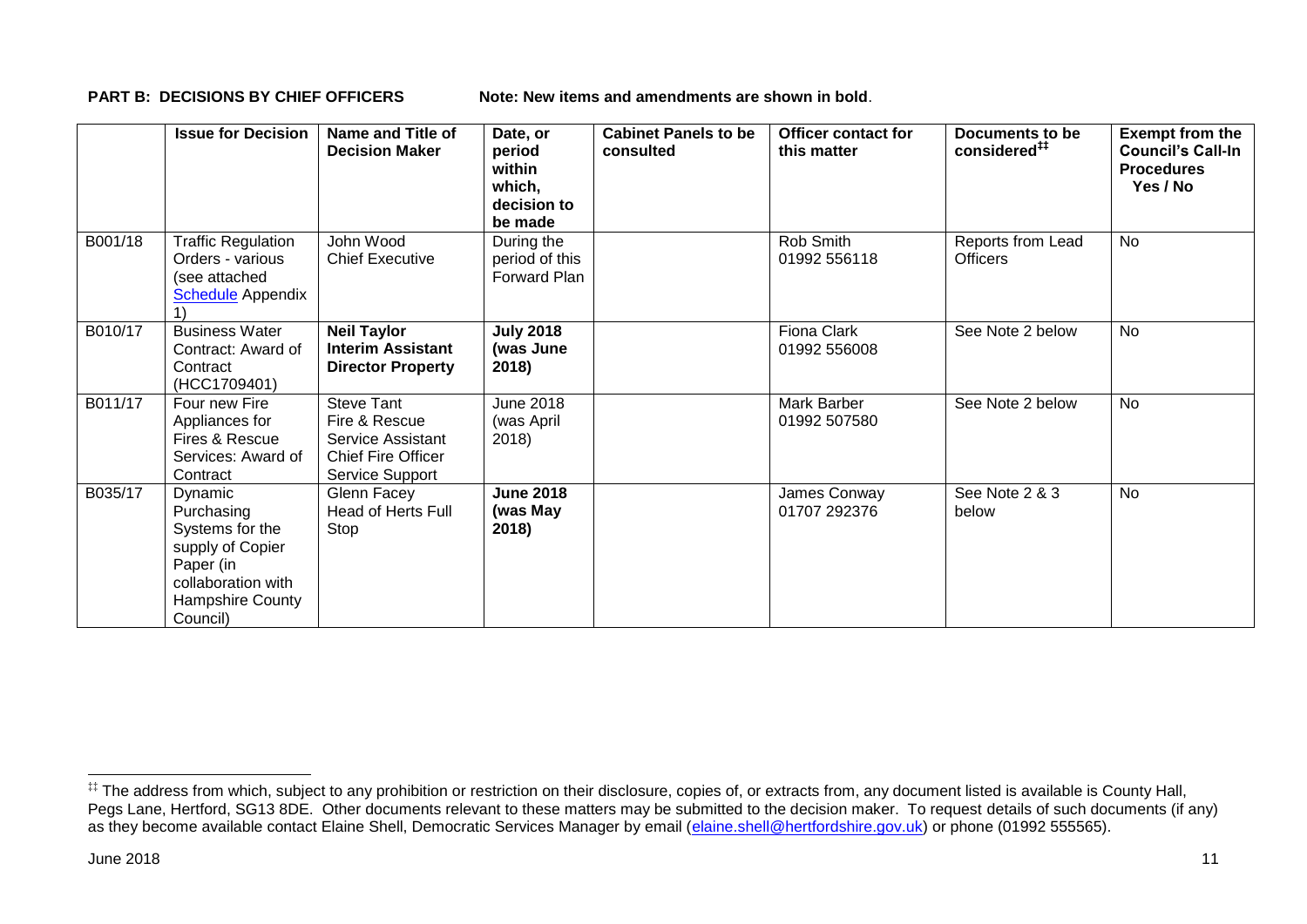| B060/17 | To re commission<br>the Regional<br>Partnership<br>Contract for the<br>Provision of<br>Residential and<br>Educational<br>Services for<br>Children and<br>Young People with<br>Complex Needs via<br>competitive tender<br><b>Regional Partners</b><br>- Bracknell Forest<br>Borough Council,<br>Buckinghamshire<br>County Council,<br><b>Milton Keynes</b><br>Council,<br><b>Oxfordshire County</b><br>Council, Reading<br>Borough Council<br>Slough Borough<br>Council | Jenny Coles<br>Director of Children's<br><b>Services</b>                            | <b>July 2018</b><br>(was<br>February<br>2018) | Lynn Knowles<br>07740 918847          | See Note 2 & 3<br>below | No |
|---------|------------------------------------------------------------------------------------------------------------------------------------------------------------------------------------------------------------------------------------------------------------------------------------------------------------------------------------------------------------------------------------------------------------------------------------------------------------------------|-------------------------------------------------------------------------------------|-----------------------------------------------|---------------------------------------|-------------------------|----|
| B072/17 | Hertfordshire<br>Sunflower<br>Domestic Abuse<br>Hub & Champions<br>Pathway - Award of<br>contract                                                                                                                                                                                                                                                                                                                                                                      | Jenny Coles<br>Director of Children's<br>Services                                   | <b>June 2018</b><br>(was May<br>2018)         | <b>Helen Gledhill</b><br>07812 322978 | See Note 2 below        | No |
| B074/17 | Tender of 19-21<br>Wilbury Road - for<br>Residential<br>Learning Disability<br>Service                                                                                                                                                                                                                                                                                                                                                                                 | <b>Frances Heathcote</b><br><b>Assistant Director</b><br><b>Adult Care Services</b> | <b>July 2018</b><br>(was May<br>2018)         | <b>Annette Miles</b><br>01438 843153  | See Note 2 below        | No |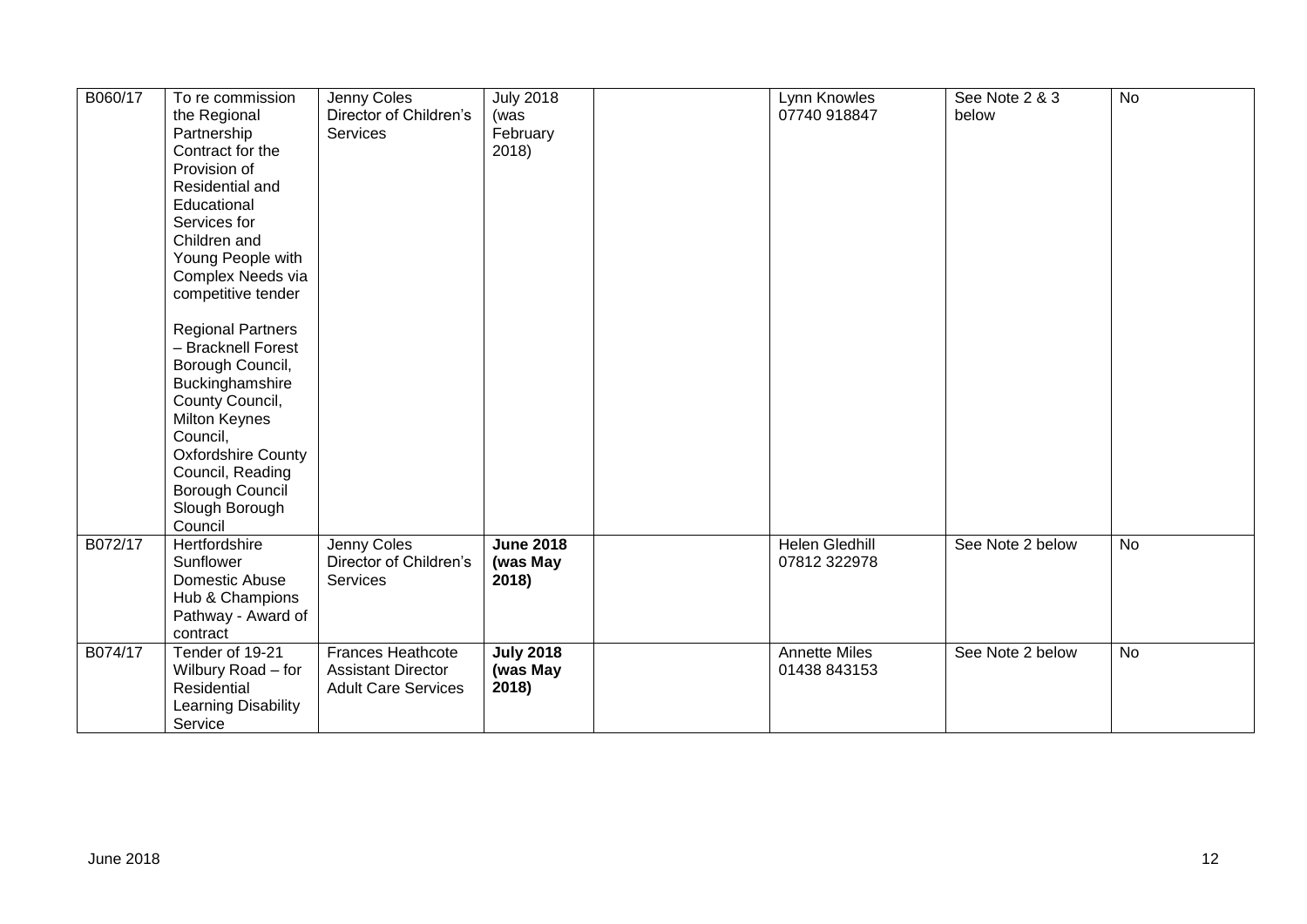| B080/17 | PEP7 - Expansion<br>at St Catherine's<br>VC Church of<br><b>England Primary</b><br>School, Hoddesdon                                                                                                                                   | <b>Neil Taylor</b><br><b>Interim Assistant</b><br><b>Director Property</b> | <b>July 2018</b><br>(was June<br>2018) | Jackie Aldridge<br>01992 588138      | See note 2 below     | <b>No</b> |
|---------|----------------------------------------------------------------------------------------------------------------------------------------------------------------------------------------------------------------------------------------|----------------------------------------------------------------------------|----------------------------------------|--------------------------------------|----------------------|-----------|
| B083/17 | HCC1709930<br>Framework<br>agreement for the<br>Supply of<br>Independent Living<br>Products (in<br>collaboration with<br>Hampshire County<br>Council, Southend-<br>on-Sea Borough<br>Council and<br><b>Coventry County</b><br>Council) | Glenn Facey<br>Head of Herts Full<br>Stop                                  | August 2018<br>(was June<br>2018)      | <b>Chris Mulhall</b><br>01707 281571 | See note 2 & 3 below | No        |
| B092/17 | Batch 40 Package<br>7 - Boiler Works -<br>Redbourn Infant &<br>Nursery School &<br>St Lukes School,<br>Redbourn<br>Award of contract<br>HCC1710056                                                                                     | <b>Neil Taylor</b><br><b>Interim Assistant</b><br><b>Director Property</b> | <b>July 2018</b><br>(was June<br>2018) | Jackie Aldridge<br>01992 588138      | See Note 2 below     | <b>No</b> |
| B095/17 | Batch 42 Package<br>1 - Roofing Works<br>- Bernards Heath<br>Infants, St Albans,<br>Camp Primary &<br>Nursery School, St<br>Albans & Heath<br>Lane Nursery<br>School, Hemel<br><b>Hempstead Award</b><br>of contract<br>HCC1710059     | <b>Neil Taylor</b><br><b>Interim Assistant</b><br><b>Director Property</b> | <b>July 2018</b><br>(was June<br>2018) | Jackie Aldridge<br>01992 588138      | See Note 2 below     | No        |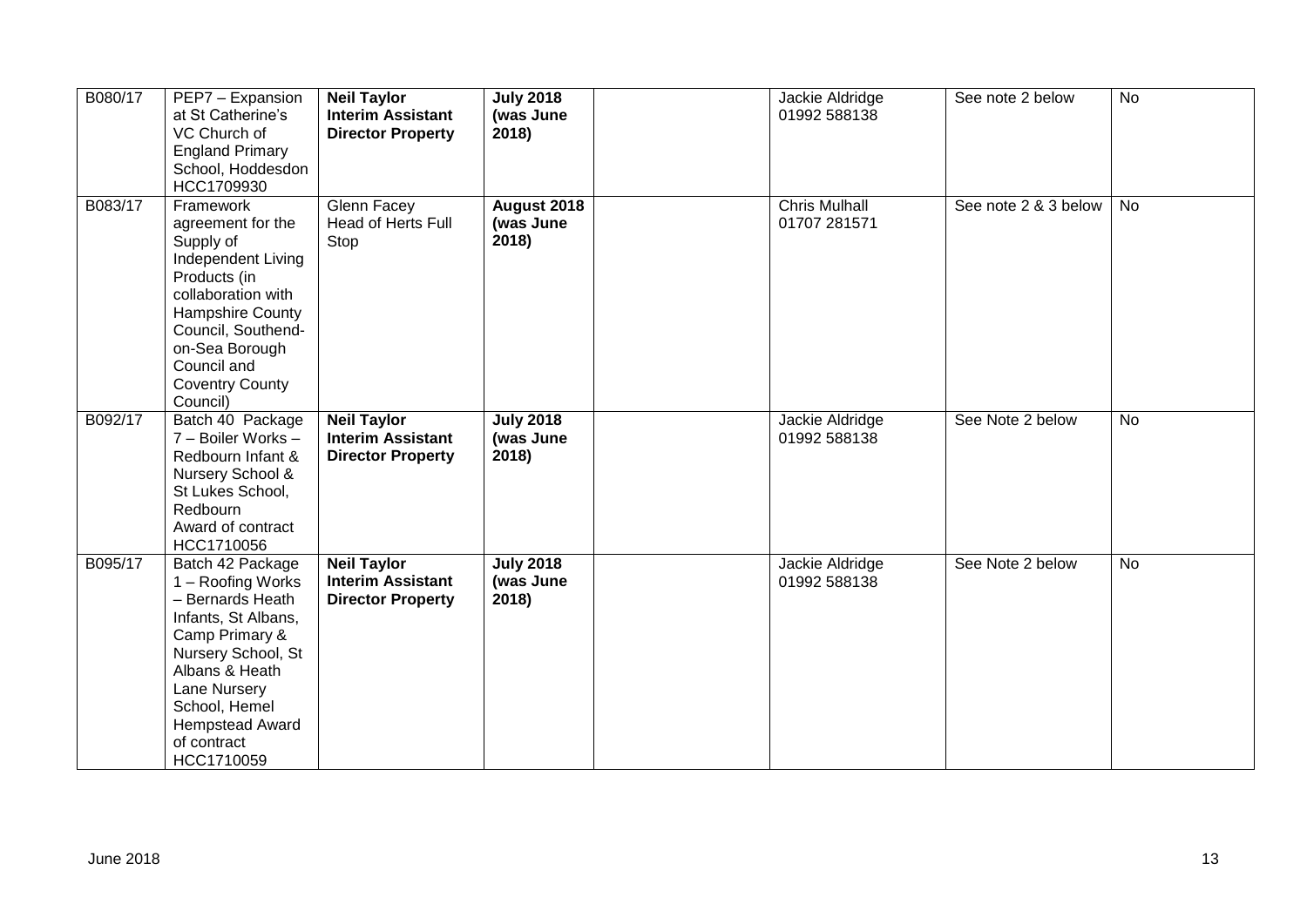| B096/17 | Batch 42 Package<br>2 - Roofing Works<br>- Moss Bury<br>Primary School &<br>Nursery,<br>Stevenage, Purwell<br>Primary School,<br>Hitchin &<br>Watchlytes School,<br>Welwyn Garden<br>City Award of<br>contract<br>HCC1710060      | <b>Neil Taylor</b><br><b>Interim Assistant</b><br><b>Director Property</b> | <b>July 2018</b><br>(was June<br>2018) | Jackie Aldridge<br>01992 588138 | See Note 2 below | No        |
|---------|-----------------------------------------------------------------------------------------------------------------------------------------------------------------------------------------------------------------------------------|----------------------------------------------------------------------------|----------------------------------------|---------------------------------|------------------|-----------|
| B097/17 | Batch 42 Package<br>3 - Roofing Works<br>- Bonneygrove<br>Primary School,<br>Cheshunt, Layston<br>Church of England<br>First School,<br>Buntingford &<br>Longlands Primary<br>School, Cheshunt<br>Award of contract<br>HCC1710061 | <b>Neil Taylor</b><br><b>Interim Assistant</b><br><b>Director Property</b> | <b>July 2018</b><br>(was June<br>2018) | Jackie Aldridge<br>01992 588138 | See Note 2 below | <b>No</b> |
| B098/17 | Batch 42 Package<br>4 - Roofing Works<br>- Heathlands<br>School, St Albans<br>Award of contract<br>HCC1710062                                                                                                                     | <b>Neil Taylor</b><br><b>Interim Assistant</b><br><b>Director Property</b> | <b>July 2018</b><br>(was June<br>2018) | Jackie Aldridge<br>01992 588138 | See Note 2 below | <b>No</b> |
| B099/17 | Batch 40 Package<br>6 - Boiler Works -<br><b>Whitehill Junior</b><br>School, Hitchin &<br>Longmeadow,<br>Stevenage<br>Award of contract<br>HCC1710055                                                                             | <b>Neil Taylor</b><br><b>Interim Assistant</b><br><b>Director Property</b> | <b>July 2018</b><br>(was June<br>2018) | Jackie Aldridge<br>01992 588138 | See Note 2 below | No        |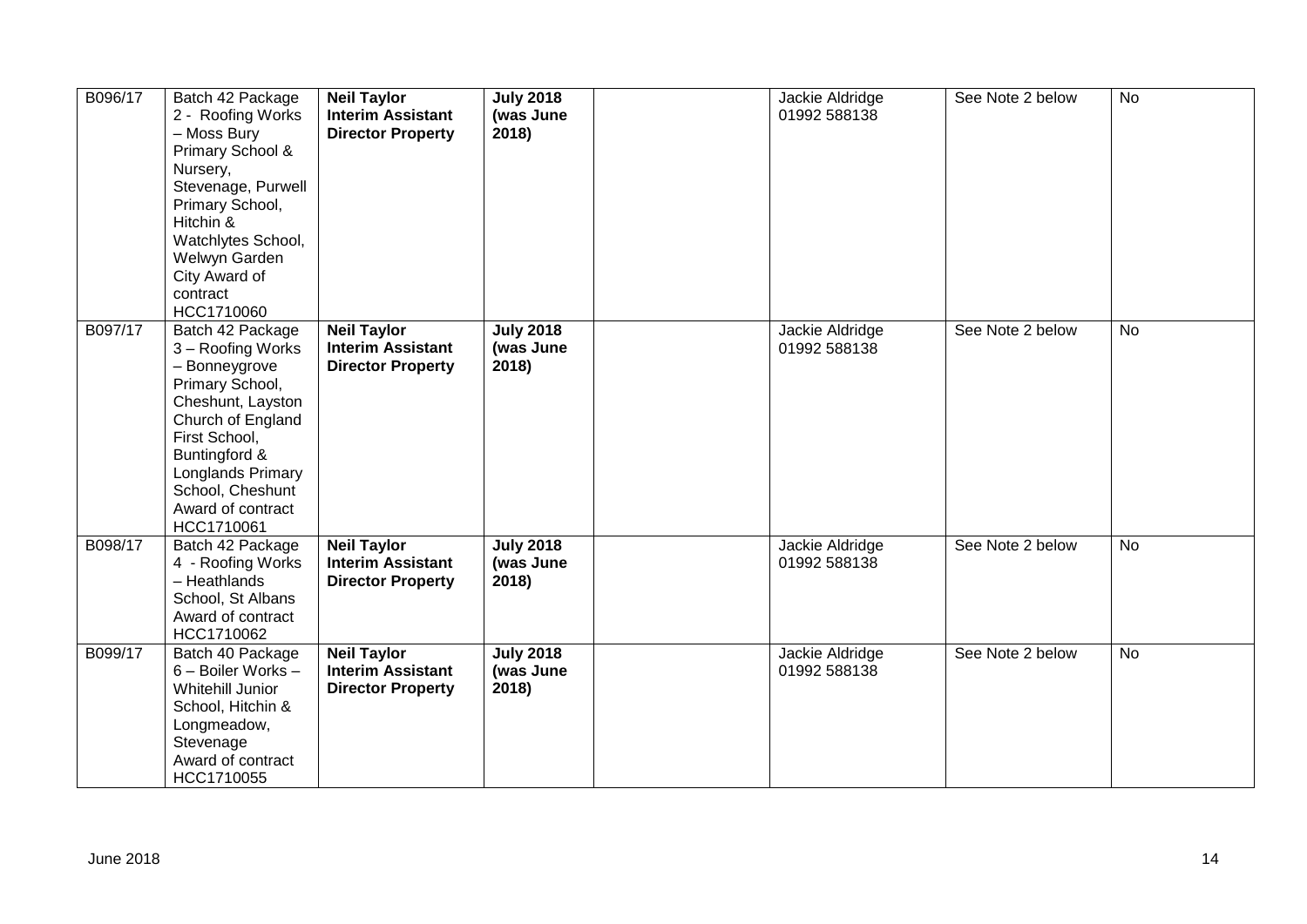| B104/17 | New Contract for<br>the Provision of a<br>Two Bed<br>Emergency<br>Therapeutic<br>residential Unit for<br>Children and<br>Young People aged<br>11-16 with<br>Challenging and<br><b>Complex Needs</b><br>(Hudnall Park)                    | Marion Ingram<br>Operations Director,<br><b>Specialist Services</b>        | <b>September</b><br>2018 (was<br>May 2018) | Lynn Knowles<br>07740 918847    | See note 2 below     | No        |
|---------|------------------------------------------------------------------------------------------------------------------------------------------------------------------------------------------------------------------------------------------|----------------------------------------------------------------------------|--------------------------------------------|---------------------------------|----------------------|-----------|
| B107/17 | Cross regional<br>tender process to<br>establish a new<br>contract for the<br>provision of<br>Residential<br>Placements for<br>Children and<br>Young People aged<br>10-17 with<br>Challenging and<br>Complex needs:<br>Award of contract | Marion Ingram<br>Operations Director,<br><b>Specialist Services</b>        | September<br>2018 (was<br>May 2018)        | Lynn Knowles<br>07740 918847    | See note 2 below     | No        |
| B111/17 | St Albans Library -<br>Refurbishment<br>HCC1709428                                                                                                                                                                                       | <b>Neil Taylor</b><br><b>Interim Assistant</b><br><b>Director Property</b> | <b>July 2018</b><br>(was June<br>2018)     | Jackie Aldridge<br>01992 588138 | See note 2 below     | <b>No</b> |
| B115/17 | The Supply of<br><b>Office Furniture</b>                                                                                                                                                                                                 | Glenn Facey<br>Head of Herts<br>FullStop                                   | <b>July 2018</b><br>(was May<br>2018)      | James Conway<br>01707 292491    | See note 2 & 3 below | No        |
| B002/18 | Batch 40 Package<br>8 - Mechanical &<br>Electrical Works,<br>Commonswood<br>School & Sheredes<br>Primary School &<br>Nursery<br>HCC1710170                                                                                               | <b>Neil Taylor</b><br><b>Interim Assistant</b><br><b>Director Property</b> | <b>July 2018</b><br>(was June<br>2018)     | Jackie Aldridge<br>01992 588138 | See note 2 below     | No        |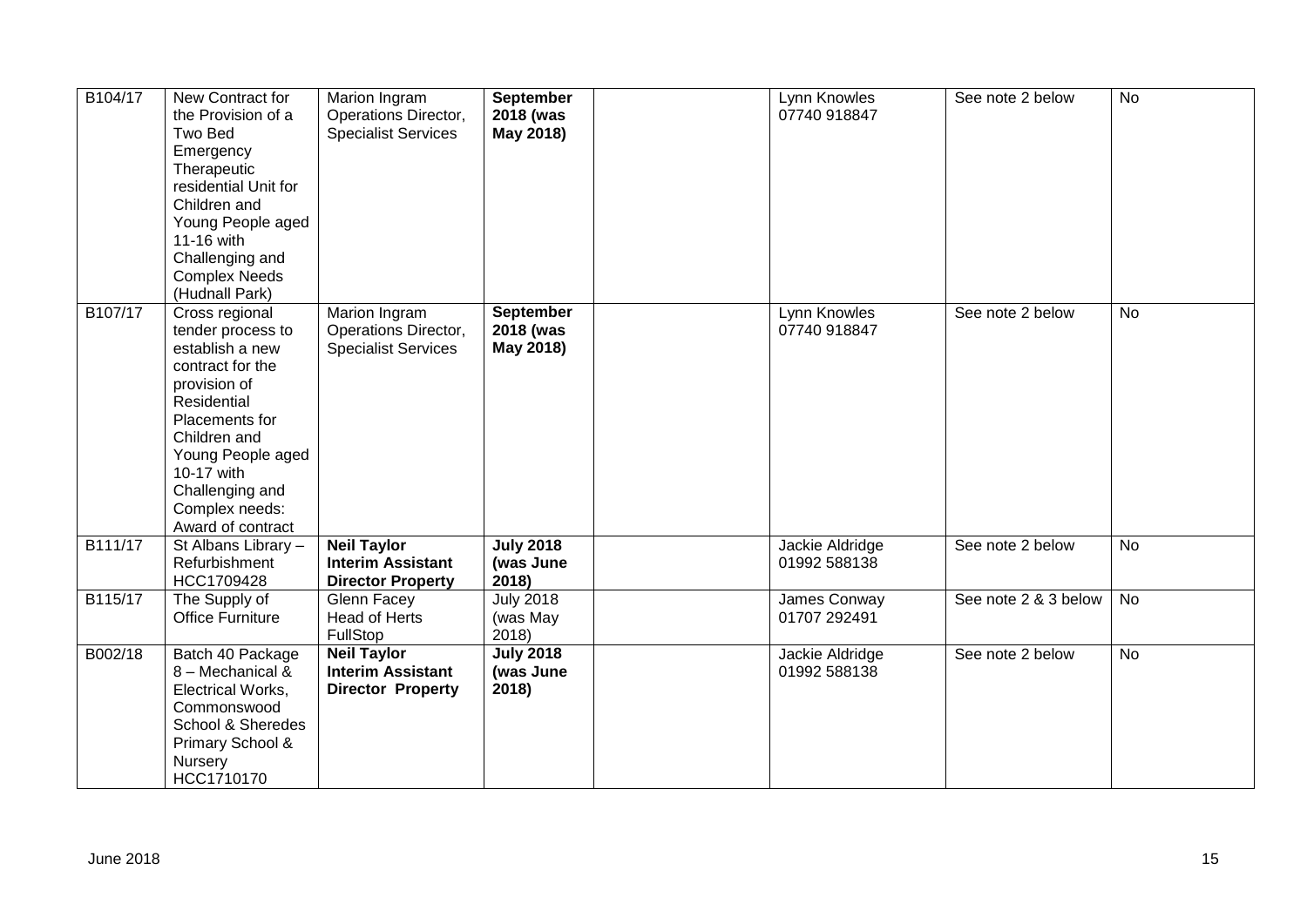| B007/18 | Procurement and<br>award of contract to<br>extend superfast<br>fibre broadband to<br>the last percentage<br>of rural business<br>areas in<br>Hertfordshire in line<br>with DEFRA<br>funding provision | Owen Mapley<br><b>Director Resources</b>                                                      | <b>June 2018</b><br>(was May<br>2018)   | Anna Morrison<br>01992 588397        | See Note 2 below | No             |
|---------|-------------------------------------------------------------------------------------------------------------------------------------------------------------------------------------------------------|-----------------------------------------------------------------------------------------------|-----------------------------------------|--------------------------------------|------------------|----------------|
| B009/18 | Provision of an<br>abstinence<br>focussed drug and<br>alcohol recovery<br>programme-<br>Award of contract                                                                                             | <b>Jim McManus</b><br>Director of Public<br>Health                                            | <b>June 2018</b><br>(was May<br>2018)   | <b>Brian Gale</b><br>01438 843547    | See note 2 below | No             |
| B010/18 | Provision of adult<br>weight<br>management<br>services - Award of<br>contract                                                                                                                         | Jim McManus<br>Director of Public<br>Health                                                   | <b>July 2018</b><br>(was May<br>2018)   | <b>Brian Gale</b><br>01438 843547    | See note 2 below | <b>No</b>      |
| B011/18 | Tender process for<br>Homecare<br>provision for<br>Children and<br>Young People -<br>Domiciliary,<br>Personal and<br>Community<br>Enabling Care.                                                      | Marion Ingram<br><b>Operations Director</b>                                                   | <b>June 2018</b><br>(was May<br>2018)   | <b>Oliver Barnes</b><br>07580 744173 | See note 2 below | $\overline{N}$ |
| B014/18 | Re-procurement<br>and award of<br>contract to<br>undertake routine<br>vegetation<br>management on<br>the Rights of Way<br>network in<br>Hertfordshire from<br>2018 to 2022.                           | Simon Aries<br><b>Assistant Director</b><br>Transport, Waste &<br>Environmental<br>Management | <b>July 2018</b><br>(was March<br>2018) | <b>Tony Bradford</b><br>01992 556028 | See note 2 below | No             |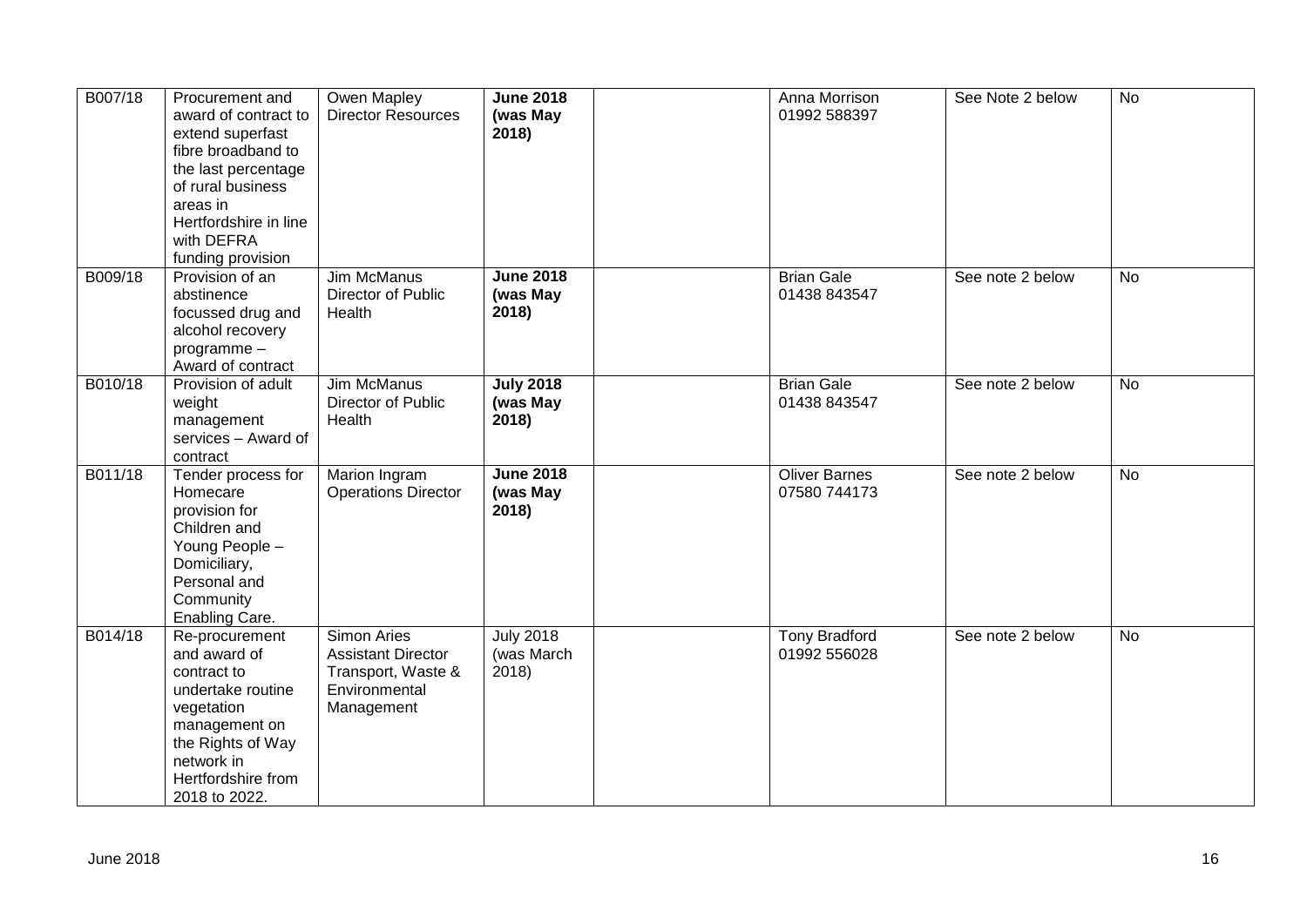| B017/18 | Redbourn and<br>Wheathampstead<br>Extension /<br>refurbishments to<br>existing fire stations<br>/ relocation of local<br>libraries with<br>shared community<br>facilities: Award of<br>contract<br>HCC1810351 | <b>Neil Taylor</b><br><b>Interim Assistant</b><br><b>Director Property</b> | <b>July 2018</b><br>(was June<br>2018) | Jackie Aldridge<br>01992 588138    | See Note 2 below                              | <b>No</b> |
|---------|---------------------------------------------------------------------------------------------------------------------------------------------------------------------------------------------------------------|----------------------------------------------------------------------------|----------------------------------------|------------------------------------|-----------------------------------------------|-----------|
| B018/18 | The Supply of<br>Exercise Books in<br>collaboration with<br>Hampshire County<br>Council                                                                                                                       | <b>Glenn Facey</b><br>Head of Herts<br>FullStop                            | August 2018<br>(was July<br>2018)      | Louise Bagley<br>01707 292431      | See Notes 2 & 3<br>below                      | No        |
| B023/18 | Formal transfer of<br>commissioning<br>responsibility for<br>Tier 2 Plus<br>enuresis to the<br>clinical<br>commissioning<br>groups for<br>Hertfordshire                                                       | Jim McManus<br>Director of Public<br>Health                                | <b>June 2018</b><br>(was May<br>2018)  | Jim McManus<br>01438 845389        | Guidance from the<br>Department for<br>Health | <b>No</b> |
| B026/18 | Whether to<br>exercise option to<br>acquire land at<br>west of Royston                                                                                                                                        | <b>Owen Mapley</b><br>Director of<br>Resources                             | <b>June 2018</b><br>(was May<br>2018)  | <b>Emily White</b><br>01992 588159 |                                               | <b>No</b> |
| B027/18 | Future of the old<br>fire station, High<br>Street, Ware                                                                                                                                                       | <b>Owen Mapley</b><br>Director of<br>Resources                             | <b>June 2018</b><br>(was May<br>2018   | Roger Arbon<br>01992 588052        | Report                                        | <b>No</b> |
| B028/18 | Approval of a policy<br>for discretionary<br>disabled facilities<br>grants and other<br>forms of assistance<br>to enable residents<br>to stay in their own<br>homes                                           | Iain MacBeath<br>Director of Adult<br><b>Care Services</b>                 | <b>July 2018</b><br>(was May<br>2018)  | Steven Lee-Foster<br>01992 555748  |                                               | No        |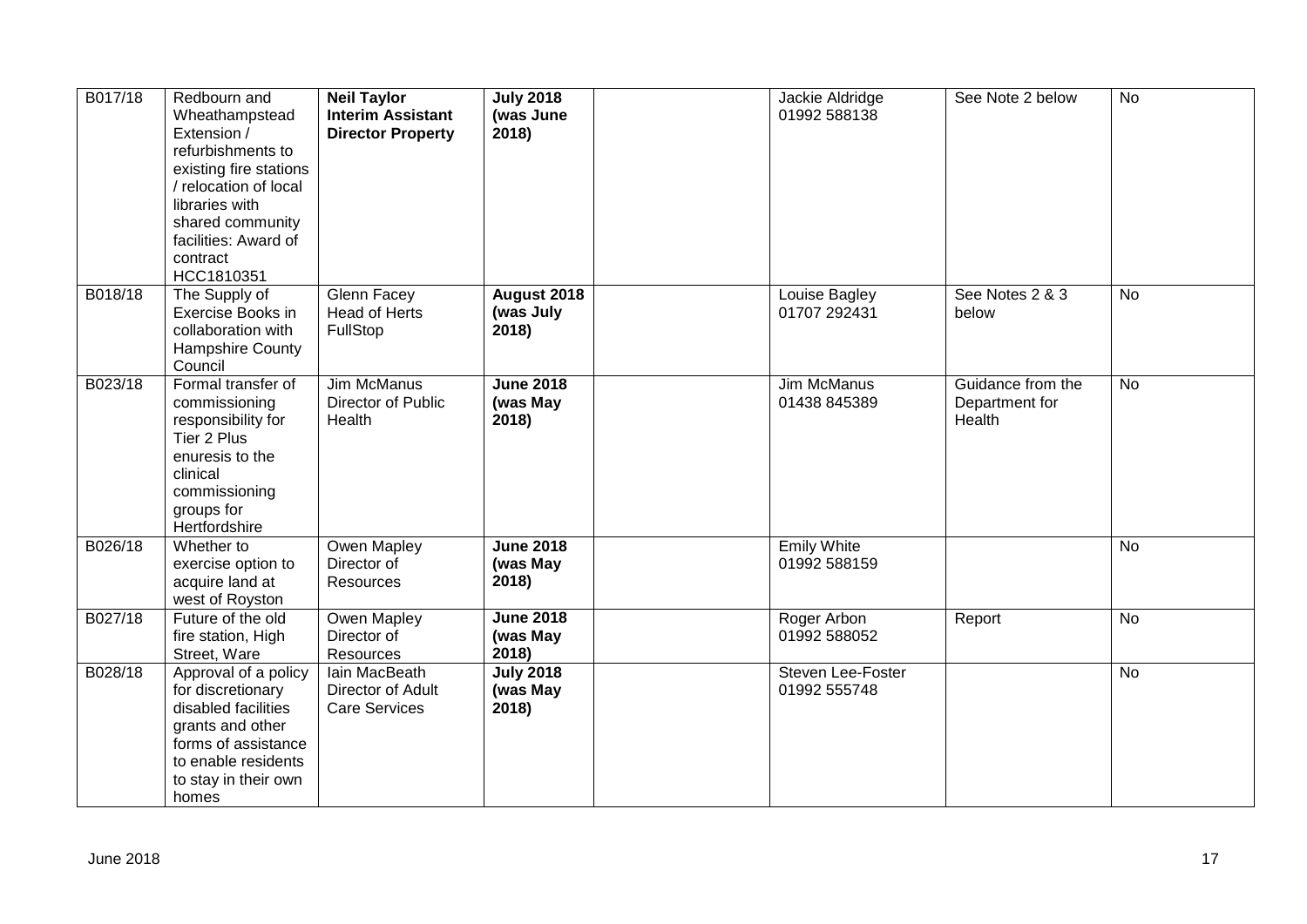| B030/18 | Tender awards for<br>provision of various<br>education coach<br>service contracts<br>starting September<br>2018                                                                                               | Simon Aries<br>Assistant Director,<br>Transport, Waste<br>and Environmental<br>Management          | <b>June 2018</b><br>(was May<br>2018) | <b>Matthew Lale</b><br>01992 588633 | See Note 2 below           | No             |
|---------|---------------------------------------------------------------------------------------------------------------------------------------------------------------------------------------------------------------|----------------------------------------------------------------------------------------------------|---------------------------------------|-------------------------------------|----------------------------|----------------|
| B031/18 | Procurement of<br>support at home for<br><b>Early Supported</b><br><b>Discharge Service</b><br>for Stroke<br>(Initial period 20<br>months to 31<br>March 2020, with<br>the option on a 12<br>month extension) | Frances Heathcote<br><b>Assistant Director</b><br>Community<br>Commissioning                       | <b>June 2018</b><br>(was May<br>2018) | Patrick Allan<br>01992 556429       | See Note 2 below           | <b>No</b>      |
| B034/18 | Supply of<br><b>Education Year</b><br>diaries, calendars,<br>planners and<br>calendar year<br>diaries in<br>conjunction with<br>Hampshire County<br>Council                                                   | Glenn Facey<br>Head of Herts<br>FullStop                                                           | August 2018<br>(was July<br>2018)     | Louise Bagley<br>01707 292431       | See Notes 2 and 3<br>below | No             |
| B035/18 | Provision of an all-<br>age drug and<br>alcohol treatment<br>service - Award of<br>contract                                                                                                                   | <b>Jim McManus</b><br>Director of Public<br>Health                                                 | <b>July 2018</b>                      | <b>Brian Gale</b><br>01438 843537   | See Note 2 below           | $\overline{N}$ |
| B036/18 | Provision of a drug<br>and alcohol<br>community<br>rehabilitation<br>service                                                                                                                                  | Jim McManus<br>Director of Public<br>Health                                                        | <b>July 2018</b>                      | <b>Brian Gale</b><br>01438 843537   | Proposal papers            | No             |
| B037/18 | Provision of Art<br><b>Therapy Sessions</b><br>- Award of contract                                                                                                                                            | <b>Lindsey Edwards</b><br><b>Interim Assistant</b><br><b>Director Services for</b><br>Young People | <b>July 2018</b>                      | <b>Nick Phipps</b><br>01442 453655  | See Note 2 below           | No             |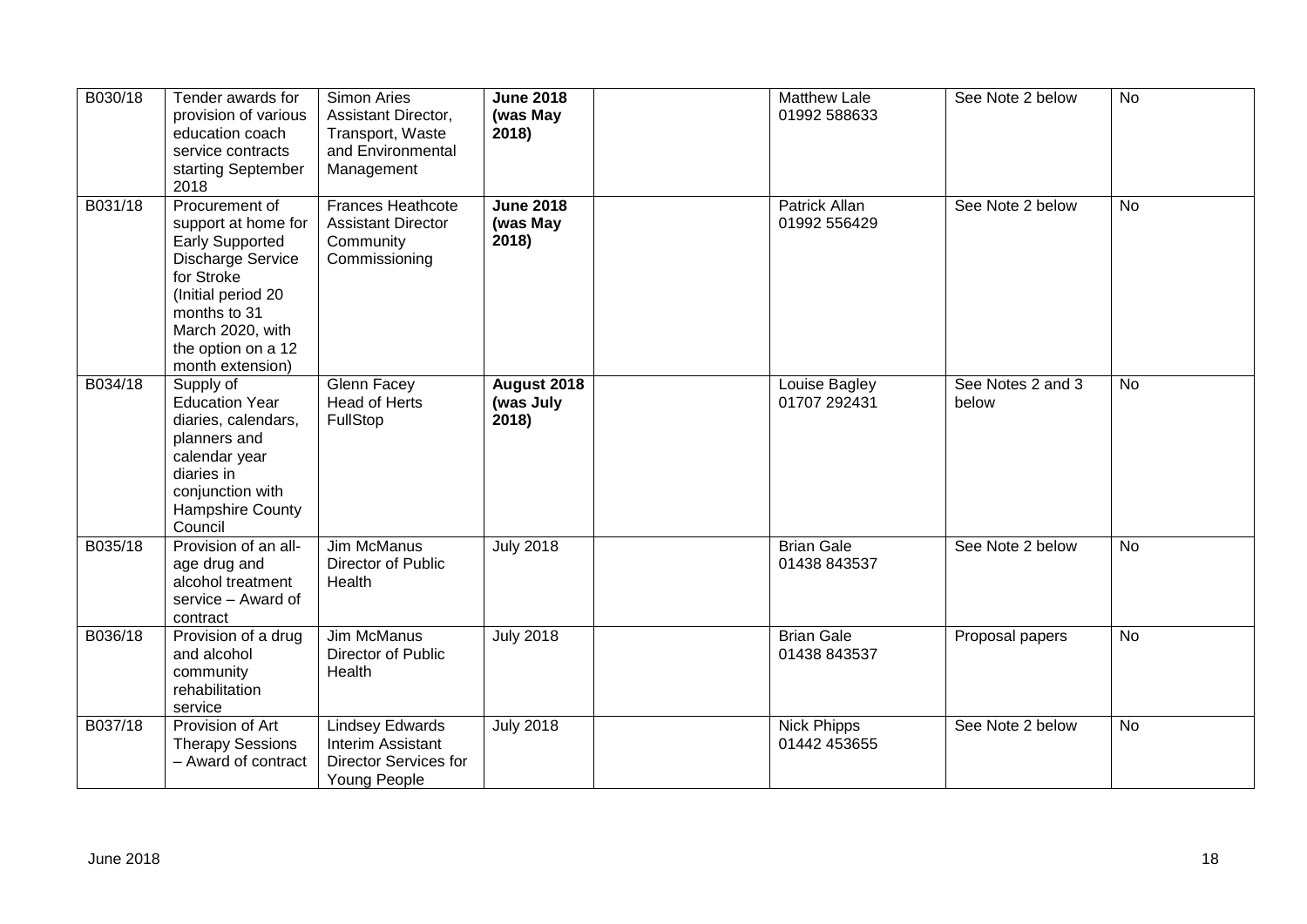| B038/18 | Contract for the<br>provision of bulking<br>and transfer<br>arrangements for<br><b>Local Authority</b><br><b>Collected Waste</b>                                                                 | Simon Aries<br><b>Assistant Director</b><br>Transport, Waste<br>and Environmental<br>Management | <b>July 2018</b>                       | <b>Matthew King</b><br>01992 556207 | See Note 2 below | <b>No</b> |
|---------|--------------------------------------------------------------------------------------------------------------------------------------------------------------------------------------------------|-------------------------------------------------------------------------------------------------|----------------------------------------|-------------------------------------|------------------|-----------|
| B041/18 | Extend the contract<br>for the provision of<br>sexual health<br>services                                                                                                                         | Jim McManus,<br>Director of Public<br>Health                                                    | <b>June 2018</b><br>(was May<br>2018)  | <b>Brian Gale</b><br>01438 843537   | See note 2 below | No        |
| B042/18 | Use of Guardians<br>on Hertfordshire<br><b>County Council</b><br>Assets                                                                                                                          | <b>Neil Taylor</b><br><b>Interim Assistant</b><br><b>Director Property</b>                      | <b>July 2018</b><br>(was June<br>2018) | Mike Evans<br>01992 555634          | See note 2 below | <b>No</b> |
| B043/18 | Batch 41 Package<br>9 - Window Walling<br>-Strathmore Infant<br>& Nursery School<br>and Moss Bury<br>Primary School &<br>Nursery Award of<br>Contract<br>HCC1810394                              | <b>Neil Taylor</b><br><b>Interim Assistant</b><br><b>Director Property</b>                      | <b>July 2018</b><br>(was June<br>2018) | Jackie Aldridge<br>01992 588138     | See note 2 below | No        |
| B044/18 | Batch 43 Package<br>1- Window Walling<br>- Bushey Heath,<br>Dewhurst St Mary,<br>Colnbrook and<br>Cassiobury Infant &<br>Nursery School,<br>Swing Gate School<br>Award of contract<br>HCC1810417 | <b>Neil Taylor</b><br><b>Interim Assistant</b><br><b>Director Property</b>                      | <b>July 2018</b><br>(was June<br>2018) | Jackie Aldridge<br>01992 588138     | See note 2 below | <b>No</b> |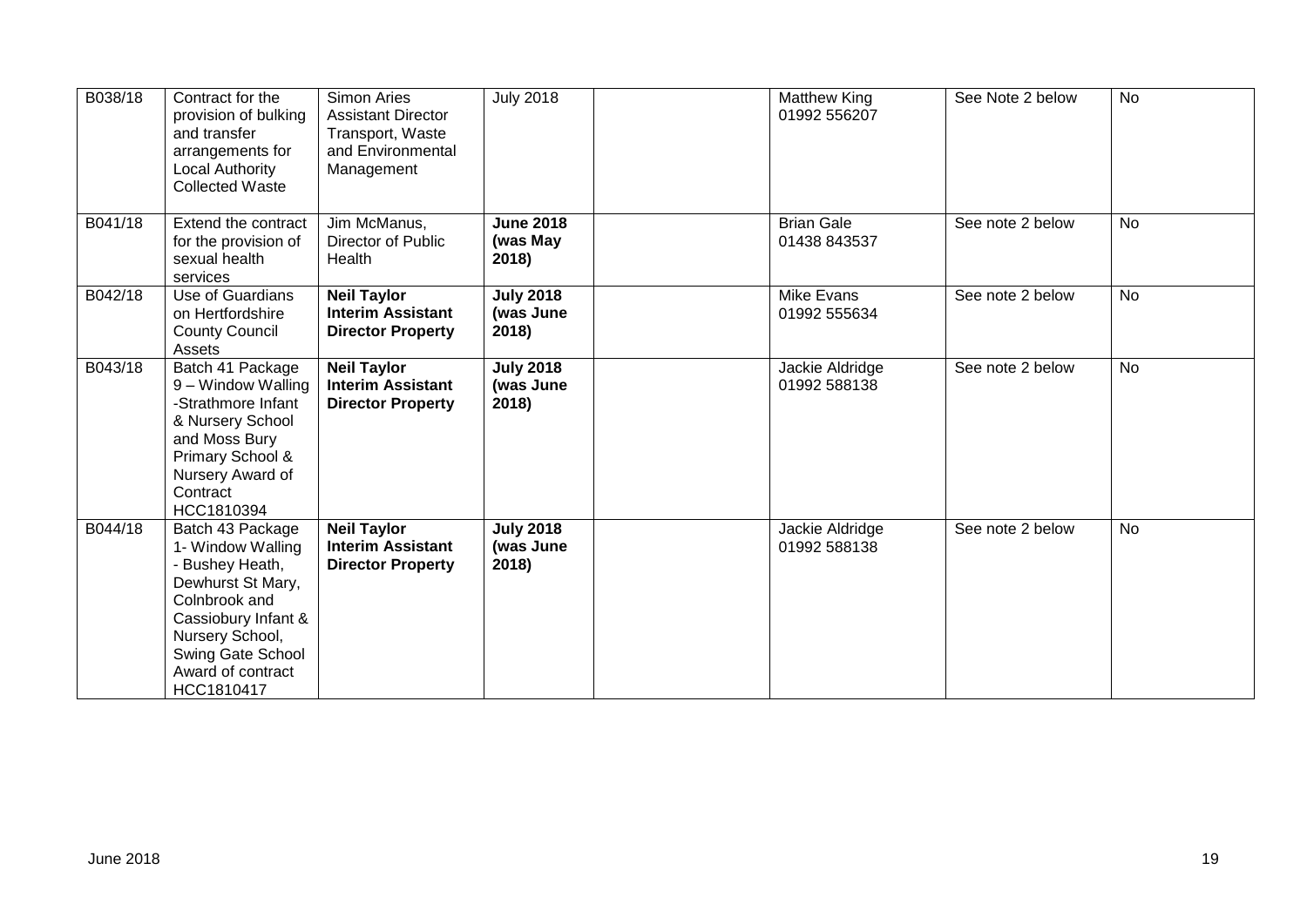| B045/18 | Batch 43 Package<br>2 - Window Walling<br>- Aycliffe Drive,<br>Pixies Hill, &<br>Redbourn JM<br>School Award of<br>contract<br>HCC1810418              | <b>Neil Taylor</b><br><b>Interim Assistant</b><br><b>Director Property</b> | <b>July 2018</b><br>(was June<br>2018) | Jackie Aldridge<br>01992 588138 | See note 2 below | <b>No</b> |
|---------|--------------------------------------------------------------------------------------------------------------------------------------------------------|----------------------------------------------------------------------------|----------------------------------------|---------------------------------|------------------|-----------|
| B046/18 | Batch 44 Package<br>$1 -$ Roofing -<br>Cassiobury Infant &<br>Nursery, Kingsway<br><b>Infant School</b><br>Award of contract<br>HCC1810420             | <b>Neil Taylor</b><br><b>Interim Assistant</b><br><b>Director Property</b> | <b>July 2018</b><br>(was June<br>2018) | Jackie Aldridge<br>01992 588138 | See note 2 below | <b>No</b> |
| B047/18 | Batch 44 Package<br>2 - Roofing Works<br>- Holwell Primary,<br>Margaret Wix<br>Primary, &<br><b>Millmead School</b><br>Award of contract<br>HCC1810421 | <b>Neil Taylor</b><br><b>Interim Assistant</b><br><b>Director Property</b> | <b>July 2018</b><br>(was June<br>2018) | Jackie Aldridge<br>01992 588138 | See note 2 below | <b>No</b> |
| B048/18 | Batch 44 Package<br>3 - Roofing Works<br>- Studlands Rise<br>School & North<br><b>Education Support</b><br>Centre Award of<br>contract<br>HCC1810422   | <b>Neil Taylor</b><br><b>Interim Assistant</b><br><b>Director Property</b> | <b>July 2018</b><br>(was June<br>2018) | Jackie Aldridge<br>01992 588138 | See note 2 below | <b>No</b> |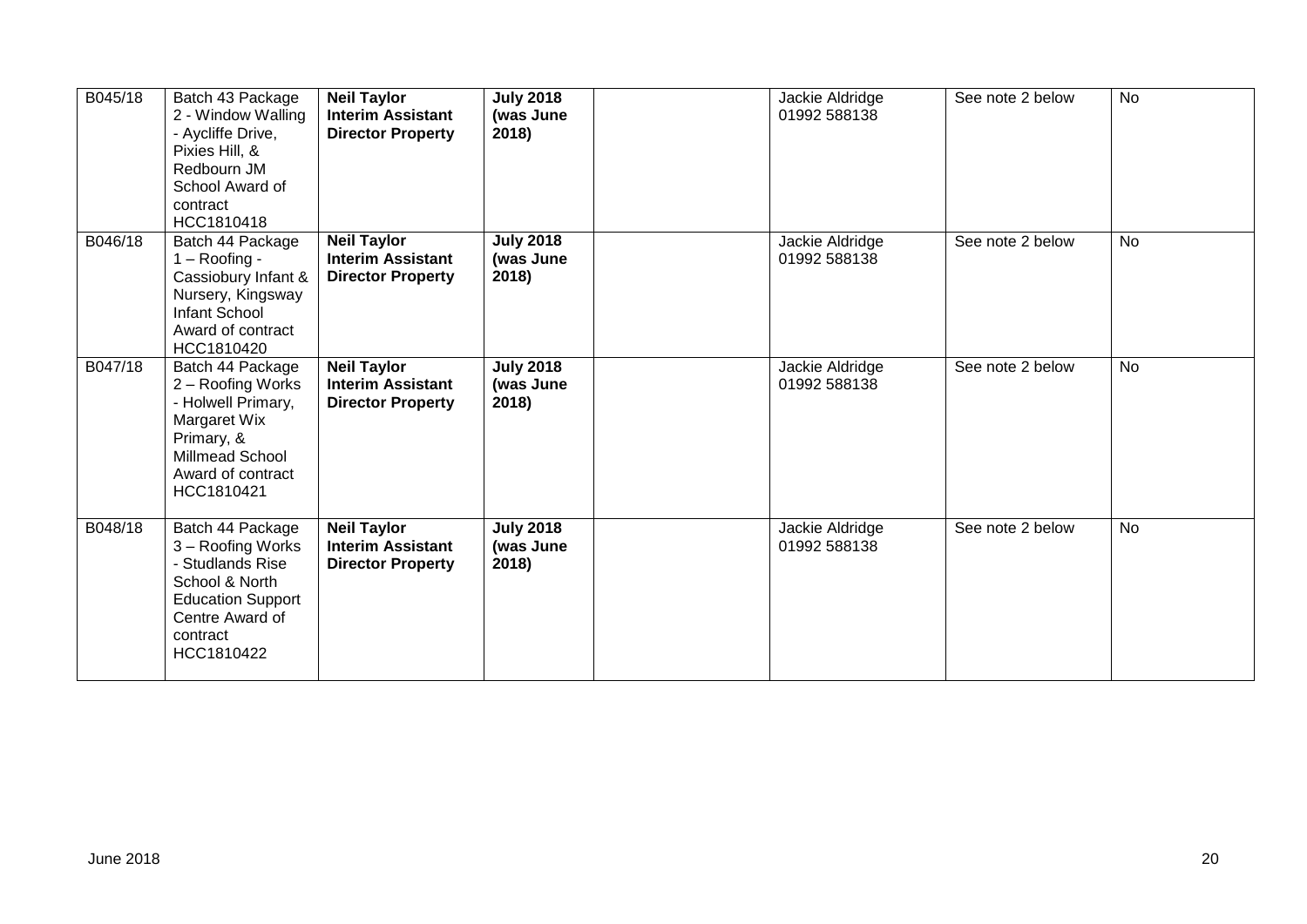| B049/18 | Batch 45 Package<br>1 - Mechanical<br>Works - Watton-at-<br>Stone Primary and<br>Nursery School,<br><b>Wheatcroft Primary</b><br>& Holdbrook<br><b>Primary School</b><br>Award of contract<br>HCC1810423                               | <b>Neil Taylor</b><br><b>Interim Assistant</b><br><b>Director Property</b>                        | <b>July 2018</b><br>(was June<br>2018) | Jackie Aldridge<br>01992 588138     | See note 2 below | No             |
|---------|----------------------------------------------------------------------------------------------------------------------------------------------------------------------------------------------------------------------------------------|---------------------------------------------------------------------------------------------------|----------------------------------------|-------------------------------------|------------------|----------------|
| B050/18 | <b>Blackbird Farm</b><br>Roofing and<br>Asbestos works<br>Award of contract<br>HCC1810464                                                                                                                                              | <b>Neil Taylor</b><br><b>Interim Assistant</b><br><b>Director Property</b>                        | <b>July 2018</b><br>(was June<br>2018) | Jackie Aldridge<br>01992 588138     | See note 2 below | <b>No</b>      |
| B051/18 | Implementing an<br>assistive<br>technology pilot<br>across older<br>people's services to<br>evaluate new digital<br>technologies to<br>support people's<br>independence and<br>increase their<br>ability to stay in<br>their own homes | lain MacBeath<br>Director of Adult<br><b>Care Services</b>                                        | <b>June 2018</b>                       | <b>Helen Maneuf</b><br>01438 845502 | Report           | No             |
| B052/18 | Environmental<br><b>Resource Planning</b><br>Consultancy<br>Framework                                                                                                                                                                  | Simon Aries -<br><b>Assistant Director -</b><br>Transport, Waste &<br>Environmental<br>Management | <b>July 2018</b>                       | Matthew King<br>01992 556207        | See note 2 below | $\overline{N}$ |
| B054/18 | Providing support<br>in people's homes<br>(Spot Accreditation<br>extension to<br>$contracts -$<br>Countywide)                                                                                                                          | <b>Frances Heathcote</b><br>Assistant Director,<br>Community<br>Commissioning                     | <b>June 2018</b>                       | Daisy Sanghera<br>01438 843391      | Report           | No             |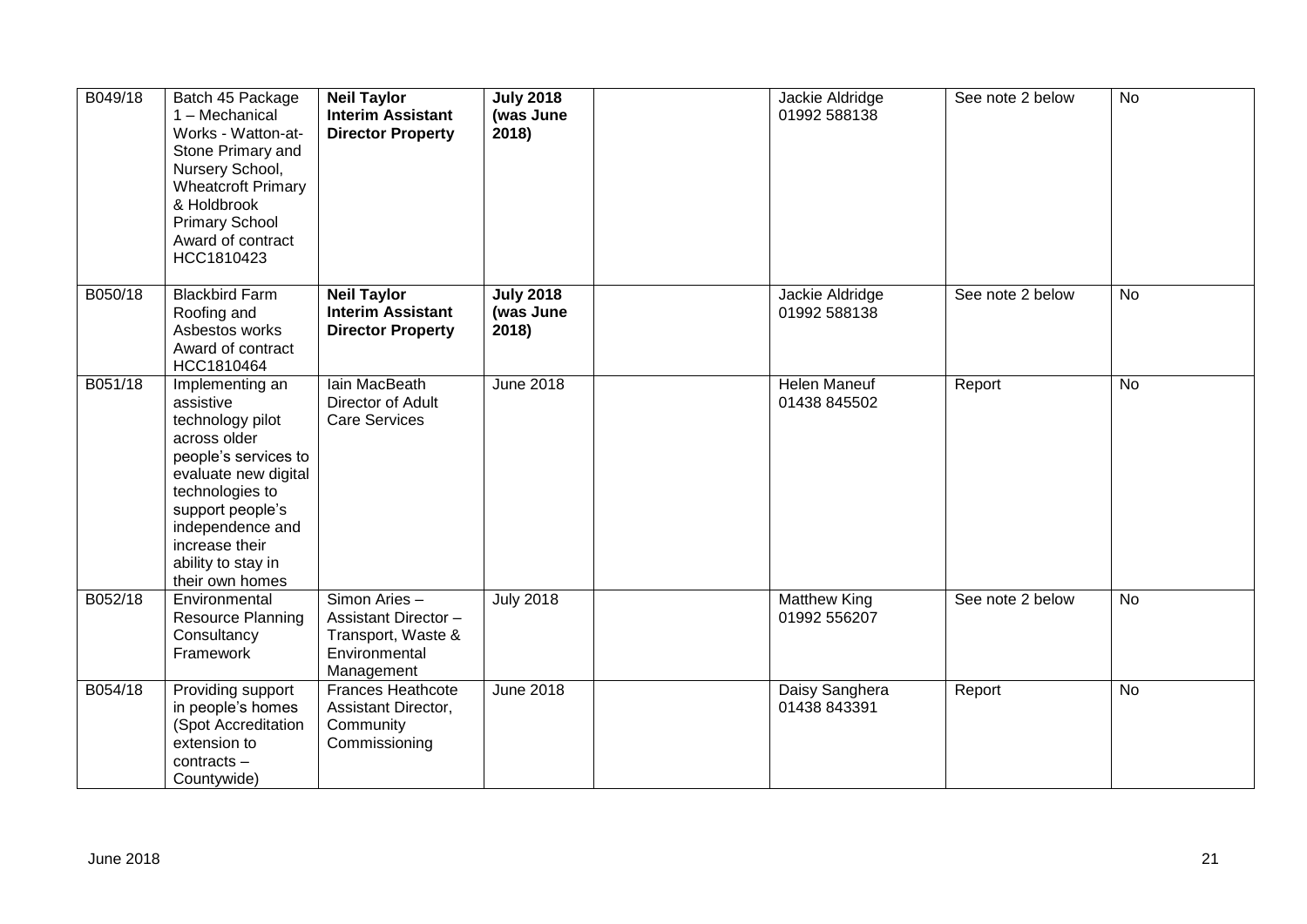| B055/18 | <b>Building Cleaning</b><br>Service for<br>Stanborough<br>School - Welwyn<br>Garden City-<br>Award of contract                                                                                                                                                    | Glenn Facey<br>Head of Herts<br>FullStop                                      | <b>June 2018</b>         | Kean Booth<br>01707 292390       | See note 2 below                                    | <b>No</b>      |
|---------|-------------------------------------------------------------------------------------------------------------------------------------------------------------------------------------------------------------------------------------------------------------------|-------------------------------------------------------------------------------|--------------------------|----------------------------------|-----------------------------------------------------|----------------|
| B056/18 | <b>Building Cleaning</b><br>Service for<br>Rickmansworth<br>Academy - Award<br>of Contract                                                                                                                                                                        | Glenn Facey<br>Head of Herts<br>FullStop                                      | <b>June 2018</b>         | Kean Booth<br>01707 292390       | See note 2 below                                    | <b>No</b>      |
| B057/18 | Approval for the<br>Award of the<br><b>Targeted Parenting</b><br>Framework                                                                                                                                                                                        | Sally Orr<br>Head of Family<br>Services<br>Commissioning                      | <b>June 2018</b>         | <b>Lucy Sims</b><br>01992 588539 | See note 2 below                                    | $\overline{N}$ |
| B058/18 | Providing support<br>in people's homes<br>(spot accreditation<br>framework - East<br>Herts & Watford)<br>Award of contract                                                                                                                                        | <b>Frances Heathcote</b><br>Assistant Director,<br>Community<br>Commissioning | <b>July 2018</b>         | Daisy Sanghera<br>01438 843391   | See note 2 below                                    | <b>No</b>      |
| B059/18 | Extension of the<br>Independent<br>Advocacy contract<br>for two months with<br>the option to extend<br>for a further month<br>if required                                                                                                                         | Frances Heathcote<br>Assistant Director,<br>Commissioning                     | Not before<br>22/06/2018 | Shanie Hutton<br>07812 323004    | See note 2 below                                    | <b>No</b>      |
| B060/18 | Whether to agree<br>to the statutory<br>proposal to enlarge<br>the premises of<br><b>Belswains Primary</b><br>School, Hemel<br>Hempstead and St<br>Peter's School, St<br>Albans, taking into<br>consideration the<br>outcome of the<br>statutory notice<br>period | Jenny Coles<br>Director of Childrens<br>Services                              | Not before<br>09/07/2018 | Pauline Davis<br>01992 555865    | Report of the<br>Director of Children's<br>Services | <b>No</b>      |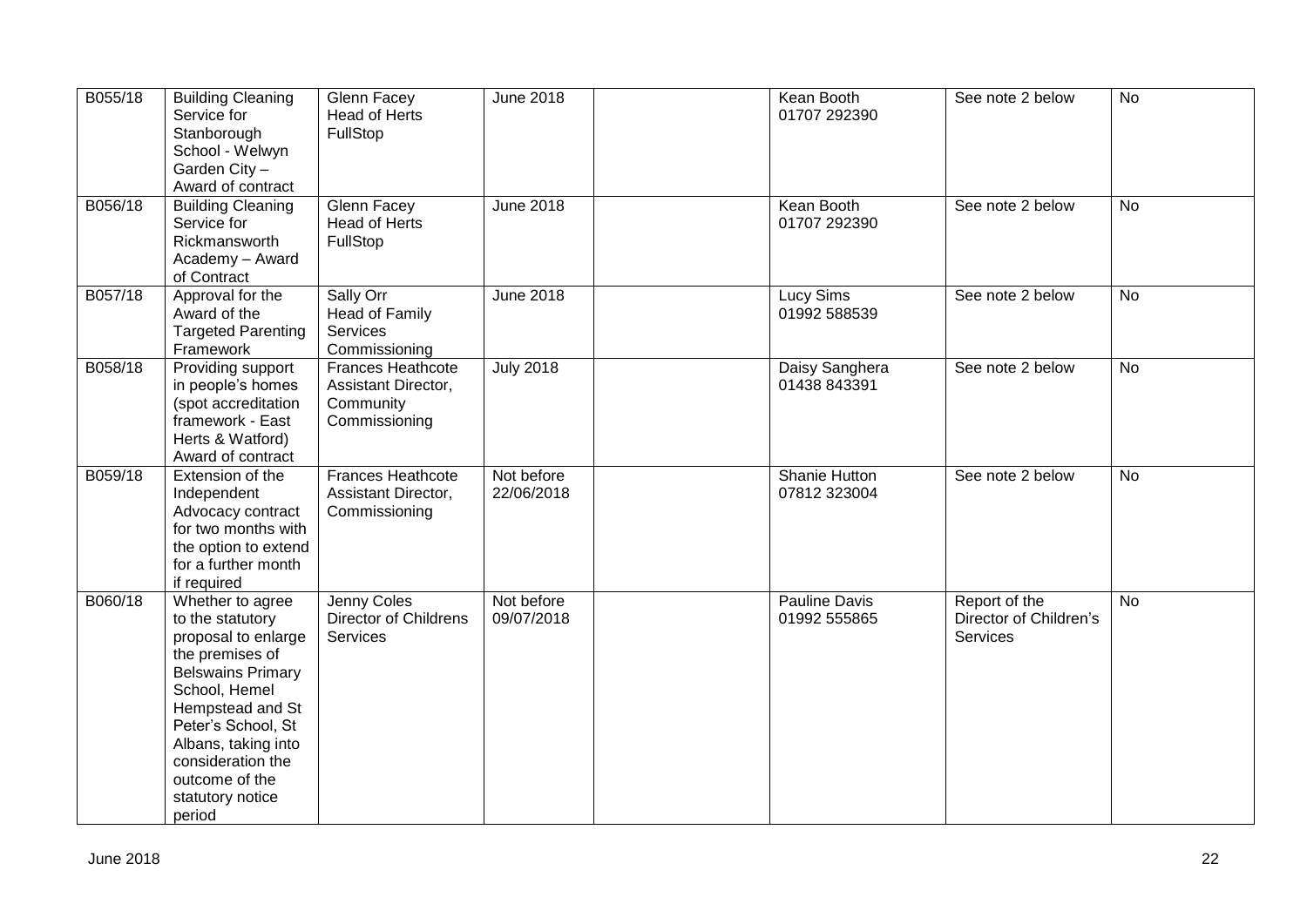| B061/18 | Change in age<br>range of Stevenage<br><b>Education Support</b><br>Centre from 11 to<br>14 years to 11 to<br>16 years                                                                                                        | Jenny Coles<br><b>Director of Childrens</b><br><b>Services</b>                                         | Not before<br>20/06/2018 | Kate Leahy<br>01992 555864             | <b>Briefing Paper</b> | <b>No</b>      |
|---------|------------------------------------------------------------------------------------------------------------------------------------------------------------------------------------------------------------------------------|--------------------------------------------------------------------------------------------------------|--------------------------|----------------------------------------|-----------------------|----------------|
| B062/18 | To extend the<br>contract for<br>Waterdale Waste<br><b>Transfer Station for</b><br>up to six months to<br>August 2019                                                                                                        | <b>Simon Aries</b><br><b>Assistant Director -</b><br>Transport, Waste &<br>Environmental<br>Management | Not before<br>30/06/2018 | <b>Matthew King</b><br>01992 556207    | Report                | <b>No</b>      |
| B063/18 | Implementing an<br>assistive<br>technology pilot<br>across Learning<br><b>Disabilities</b><br>Services.                                                                                                                      | <b>lain MacBeath</b><br><b>Director of Adult</b><br><b>Care Services</b>                               | Not before<br>07/07/2018 | <b>Helen Maneuf</b><br>01438 845502    | <b>Report</b>         | <b>No</b>      |
| B064/18 | <b>Contract with</b><br>Cambridge &<br>Peterborough<br><b>Foundation NHS</b><br>Trust (CPFT) for<br><b>Integrated Mental</b><br><b>Health Services</b><br>for people<br>registered with<br><b>GP</b> surgeries in<br>Royston | <b>Frances Heathcote</b><br><b>Assistant Director</b><br><b>Community</b><br>Commissioning             | Not before<br>07/07/2018 | <b>Anna Hall</b><br>01438 843043       | See Note 2 below      | $\overline{N}$ |
| B065/18 | <b>Batch 43 Package</b><br>5 Cladding -<br><b>Colnbrook</b><br>School, Watford &<br><b>Swing Gate Infant</b><br>& Nursery School<br>Berkhamsted-<br>award of Contract<br>HCC1810589                                          | <b>Neil Taylor</b><br><b>Interim Assistant</b><br><b>Director - Property</b>                           | August 2018              | <b>Jackie Aldridge</b><br>01992 588138 | See Note 2 below      | <b>No</b>      |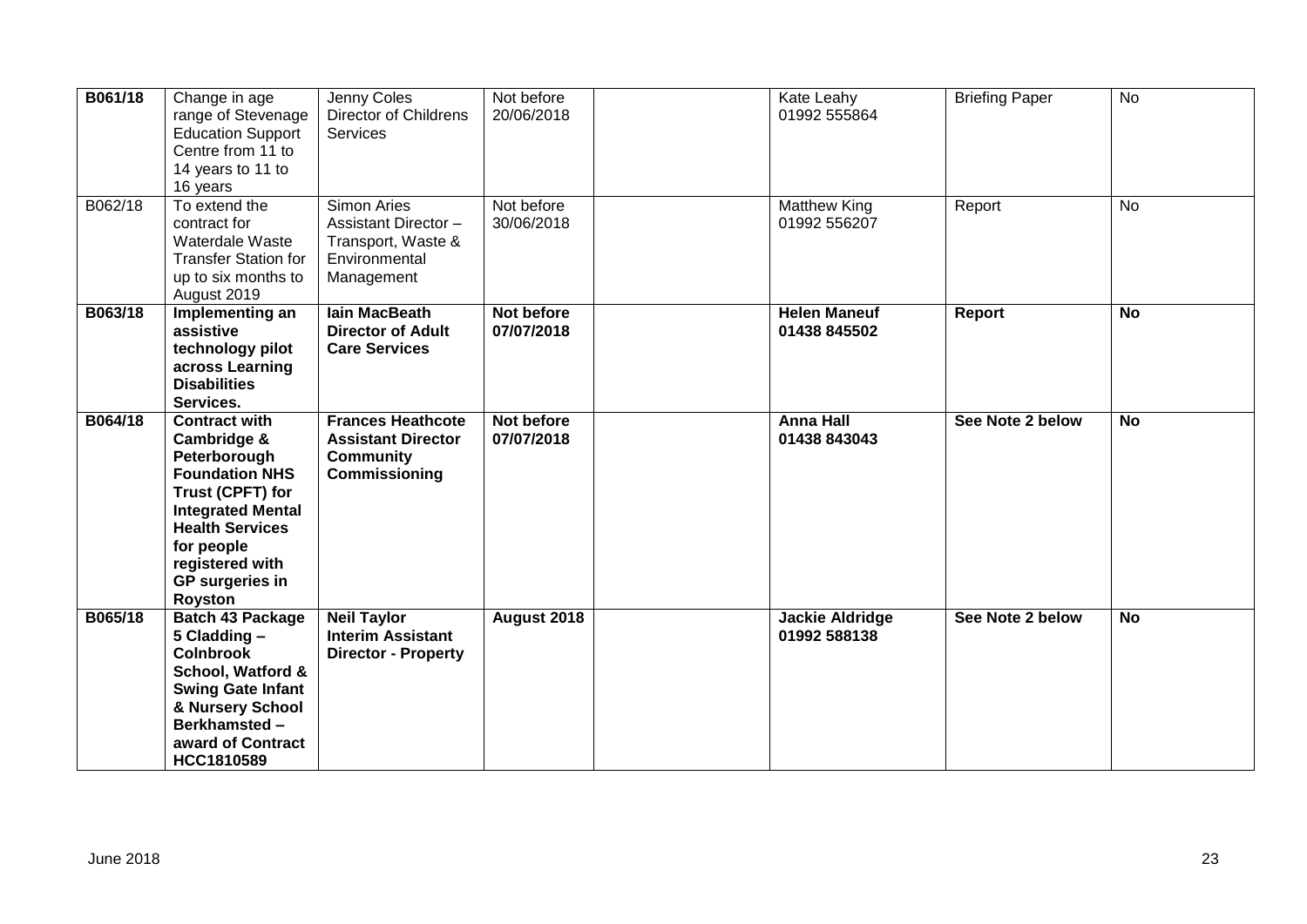| B066/18 | <b>Expansion of</b><br><b>Leavesden Green</b><br><b>Primary School-</b><br><b>Award of Contract</b><br>HCC1810557                                                                                                               | <b>Neil Taylor</b><br><b>Interim Assistant</b><br><b>Director - Property</b>                                                    | August 2018              | <b>Jackie Aldridge</b><br>01992 588138   | See Note 2 below | <b>No</b> |
|---------|---------------------------------------------------------------------------------------------------------------------------------------------------------------------------------------------------------------------------------|---------------------------------------------------------------------------------------------------------------------------------|--------------------------|------------------------------------------|------------------|-----------|
| B067/18 | <b>Extension to the</b><br><b>Transport</b><br><b>Planning</b><br><b>Framework</b>                                                                                                                                              | <b>Rob Smith</b><br><b>Deputy Director</b><br><b>Environment</b>                                                                | August 2018              | <b>Mike Younghusband</b><br>01992 658171 | See Note 4 below | <b>No</b> |
| B068/18 | <b>Award of Contract</b><br>- short term<br>'bridging'<br>arrangements for<br>the treatment and<br>final disposal of<br>local authority<br>collected residual<br>waste arising in<br><b>Hertfordshire from</b><br>$2020 - 2022$ | <b>Simon Aries</b><br><b>Assistant Director -</b><br><b>Transport, Waste &amp;</b><br><b>Environmental</b><br><b>Management</b> | <b>September</b><br>2018 | <b>Matthew King</b><br>01992 556207      | See Note 2 below | <b>No</b> |
| B069/18 | <b>Award of Contract</b><br>for Vehicle<br><b>Management to</b><br>undertake<br>maintenance,<br>repairs, fleet<br>management,<br>lease car<br>management and<br>vehicle purchase                                                | <b>Glenn Facey</b><br><b>Head of Herts</b><br><b>FullStop</b>                                                                   | October<br>2018          | <b>Patrick Stiles</b><br>01707 292391    | See note 2 below | <b>No</b> |
| B070/18 | The Provision of a<br>building Cleaning<br><b>Service</b><br><b>Framework</b><br><b>Agreement</b>                                                                                                                               | <b>Glenn Facey</b><br><b>Head of Herts</b><br><b>FullStop</b>                                                                   | October<br>2018          | <b>Patrick Stiles</b><br>01707 292391    | See note 2 below | <b>No</b> |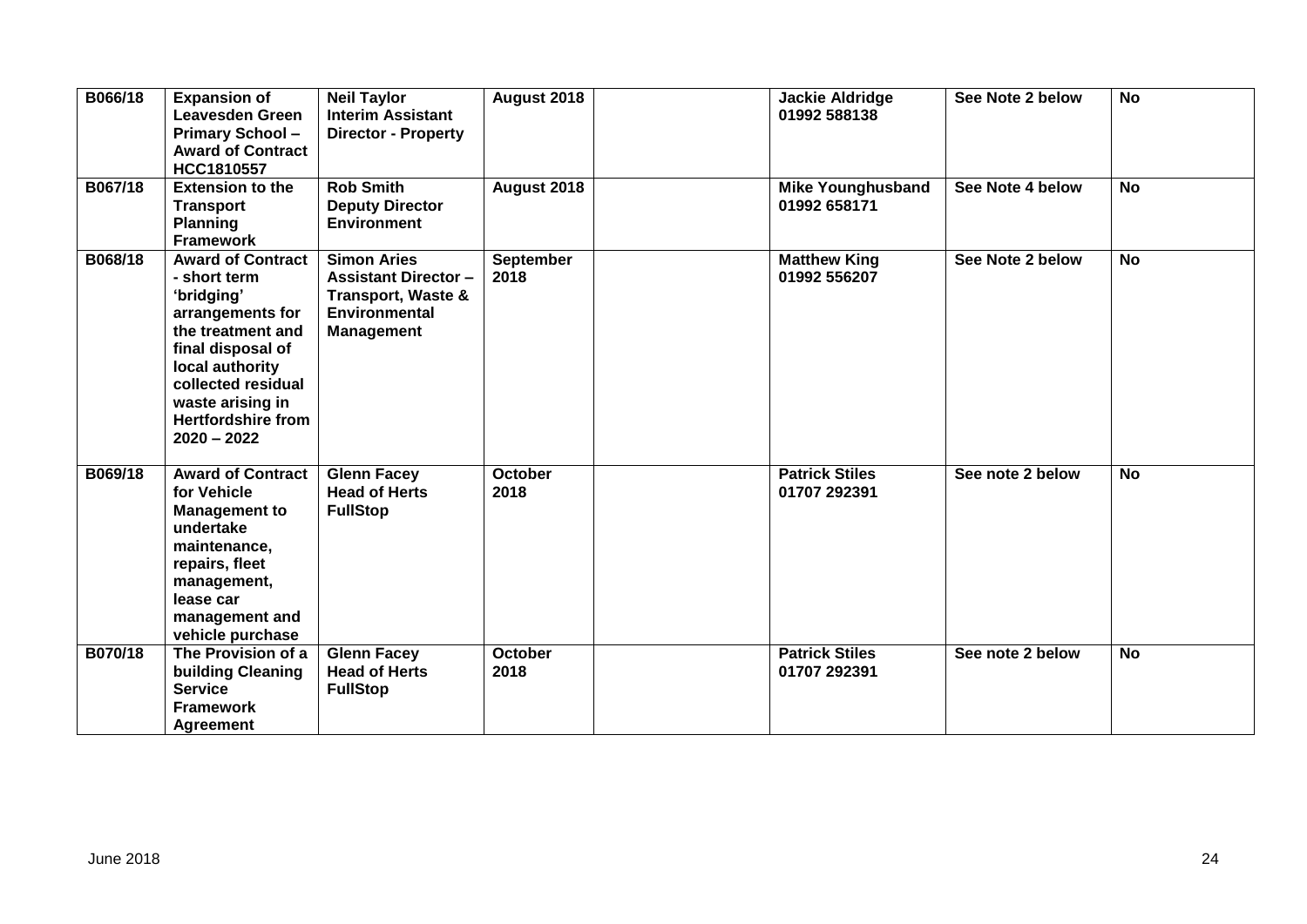| B071/18 | <b>Award of contract</b><br>for the provision | <b>Owen Mapley</b><br>Director of | <b>October</b><br>2018 | <b>Sally Hopper</b><br>01992 555692 | See Note 2 Below | No |
|---------|-----------------------------------------------|-----------------------------------|------------------------|-------------------------------------|------------------|----|
|         | of Temporary                                  | <b>Resources</b>                  |                        |                                     |                  |    |
|         | <b>Agency Worker</b>                          |                                   |                        |                                     |                  |    |
|         | services with                                 |                                   |                        |                                     |                  |    |
|         | effect from April                             |                                   |                        |                                     |                  |    |
|         | 2019                                          |                                   |                        |                                     |                  |    |

#### **Notes:**

- 1. CBC contract = on behalf of 17 local authority members of the Central Buying Consortium<br>2. Quality and price evaluation derived from tenderers' submissions (which may contain exen
- 2. Quality and price evaluation derived from tenderers' submissions *(which may contain exempt information and if so will not be available for public inspection)* If you have any general enquiries about this Forward Plan - contact Elaine Shell, Democratic Services Manager, 01992 555565 Email: [elaine.shell@hertfordshire.gov.uk](mailto:elaine.shell@hertfordshire.gov.uk)
- 3. Collaborative contract with one or more authorities (not a CBC contract)<br>4. Part II (due to 'Information relating to the financial or business affairs of a
- Part II (due to 'Information relating to the financial or business affairs of any particular person (including the Council')".

### **KATHRYN PETTITT, CHIEF LEGAL OFFICER**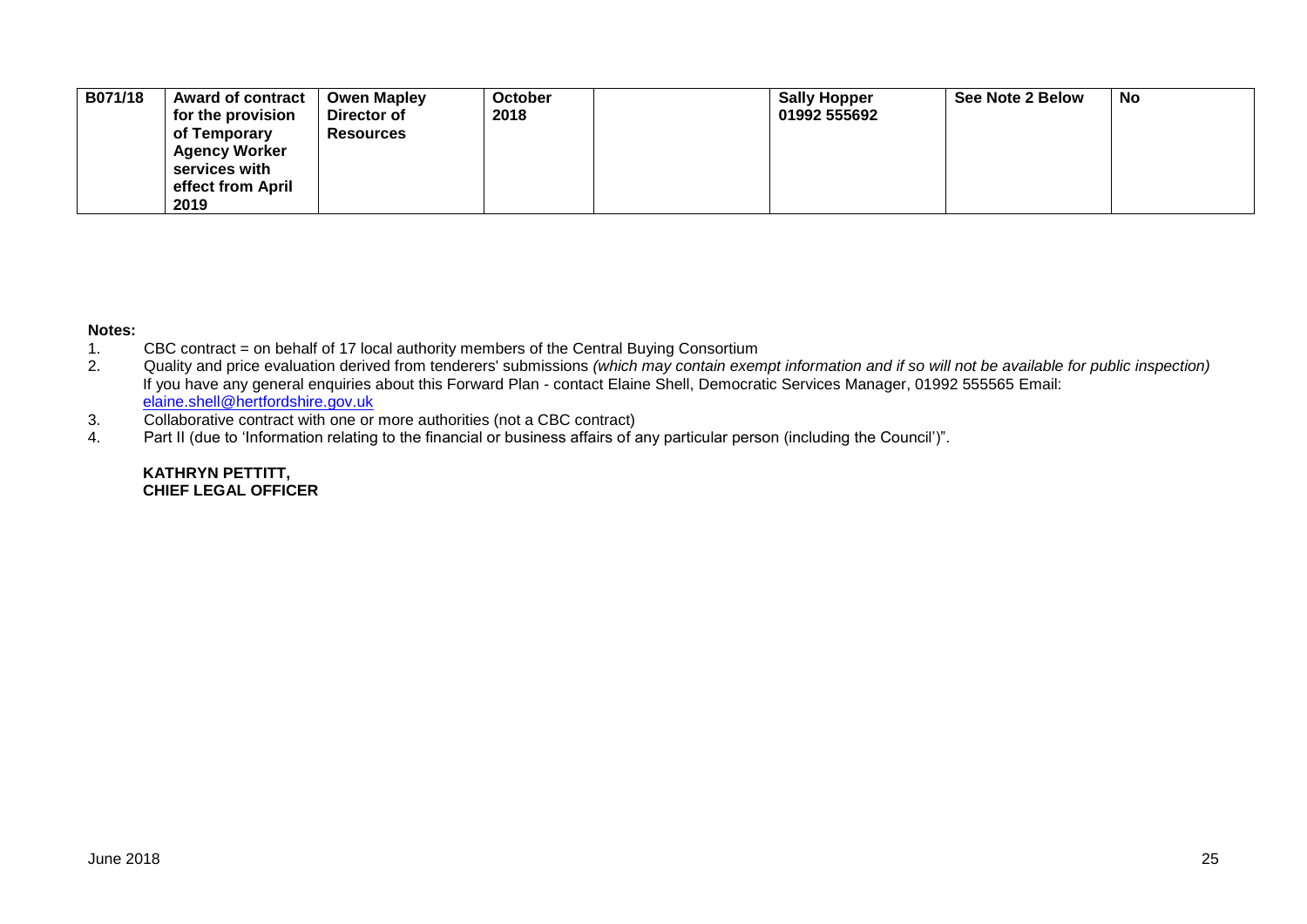

# **Hertfordshire** HERTFORDSHIRE COUNTY COUNCIL

**FORWARD PLAN Notice of (a) key and other decisions likely to be made on behalf of the County Council by Cabinet, (b) key decisions likely to be made on behalf of the County Council by Officers and** 

**(c) decisions on Traffic Regulation Orders likely to be made by Officers on behalf of the County Council in the period 1 July 2018 – 31 October 2018**

# **Published: 7 June 2018**

[Note: Key decisions and other decisions due to be reached in June 2018 but not yet made remain listed (notice of these items was given in the Forward Plan issued on 4 May 2018)]

# **TRAFFIC REGULATION ORDERS**

## **EAST HERTS & LEA VALLEY**

#### **Broxbourne**

| Location                                               | <b>Proposed Restriction</b>           |
|--------------------------------------------------------|---------------------------------------|
| Dinant Link Road, Hoddesdon                            | 40mph Speed Limit                     |
| Goff's Lane, Goff's Oak                                | Experimental Prohibition of Left Turn |
| Lea/Gordon Roads, Waltham Abbey                        | <b>Waiting Restrictions</b>           |
| Various Roads, Broxbourne/Hoddesdon/Worrmley (12 area) | <b>Waiting Restrictions</b>           |
| Various Roads, Cheshunt/Waltham Cross (7 area)         | <b>Waiting Restrictions</b>           |
| Various Roads, Hoddesdon (4 areas)                     | <b>Waiting Restrictions</b>           |

#### **East Herts**

| Location                                            | <b>Proposed Restriction</b>                                   |
|-----------------------------------------------------|---------------------------------------------------------------|
| Park Road, Ware                                     | <b>Waiting Restrictions</b>                                   |
| Cozens Road, Woodley Road, Ware                     | <b>Waiting Restrictions</b>                                   |
| Church Street, Bishop's Stortford                   | <b>Waiting Restrictions</b>                                   |
| South Street, Bishop's Stortford                    | <b>Waiting Restrictions</b>                                   |
| Horns Road, West Street, Hertford                   | Waiting Restrictions, 20mph Speed Limit, Prohibition of Entry |
| Hazel End Road, Farnham Road, Bishop's Stortford    | 40 & 50mph Speed Limits                                       |
| A120 Bishop's Stortford                             | 40mph Speed Limit                                             |
| Ermine Street, Buntingford                          | Waiting Restrictions, Road Humps, 30mph speed limit           |
| North Road, Hertford                                | Waiting Restrictions, Loading Bay                             |
| Morbury Avenue, Bishop's Stortford                  | 20mph Speed Limit, Road Humps                                 |
| A1250 Hadham Road, Bishop's Stortford               | 30mph Speed Limit, Pedestrian Crossing                        |
| Rye Street, Bishop's Stortford                      | Road Humps, Pedestrian Crossing                               |
| Pegs Lane, Hale Road, Hertford                      | <b>Waiting Restrictions</b>                                   |
| Various Roads, Ware & Stanstead Abbotts (3 areas)   | <b>Waiting Restrictions</b>                                   |
| Various Roads, Hertford (3 areas)                   | <b>Waiting Restrictions</b>                                   |
| Various Roads, Buntingford (2 areas)                | <b>Waiting Restrictions</b>                                   |
| Various Roads, Puckeridge                           | 7.5 Tonne Weight Limit                                        |
| Pound Lane, Hunsdon                                 | <b>Waiting Restrictions</b>                                   |
| Maltings Lane, Much Hadham                          | Prohibition of Driving, Prohibition of Right Turn             |
| Various Roads, Standon & Much Hadham                | 7.5 Tonne Weight Limit Revocation                             |
| Various Roads, Albury                               | <b>Waiting Restrictions</b>                                   |
| Cambridge Road, Sawbridgeworth and Lawrence Avenue, | <b>Waiting Restrictions</b>                                   |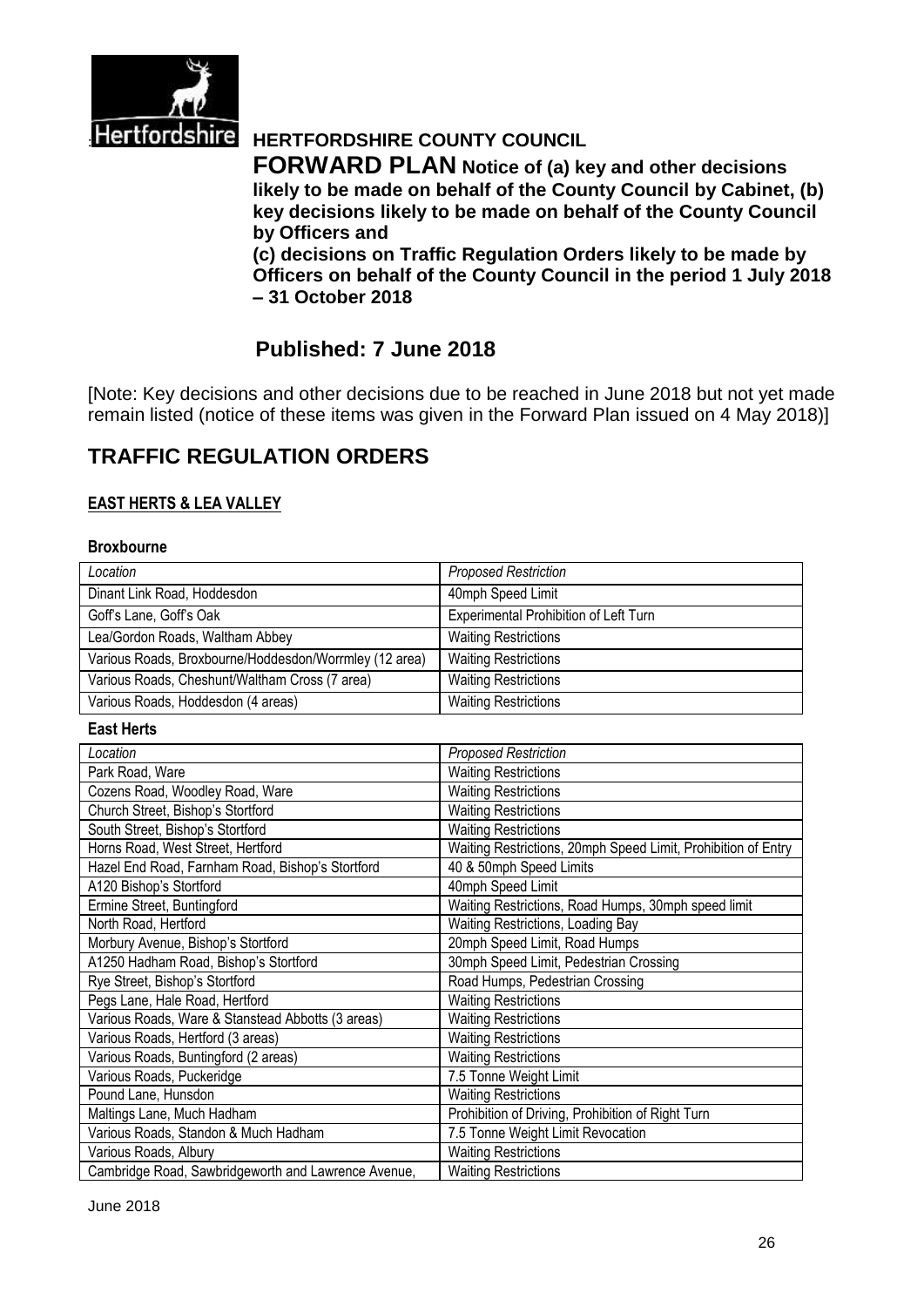| <b>Stanstead Abbotts</b>             |                                |
|--------------------------------------|--------------------------------|
| The Wraglings, Bishop's Stortford    | <b>Waiting Restrictions</b>    |
| Plaw Hatch Close, Bishop's Stortford | Waiting Restrictions           |
| Dane O'Coys Road, Bishop's Stortford | <b>Waiting Restrictions</b>    |
| Edmunds Road, Hertford               | Disabled Persons Parking Place |

# **MID HERTS**

# **Dacorum**

| Location                                             | <b>Proposed Restriction</b>              |
|------------------------------------------------------|------------------------------------------|
| Various Roads, Tring                                 | 20mph Speed Limit                        |
| Chesham/Newhouse Roads etc, Kings Langley            | <b>Waiting Restrictions</b>              |
| Marlborough Rise, Aycliffe Drive etc Hemel Hempstead | <b>Waiting Restrictions</b>              |
| Lime Walk, Sheephouse Road, Hemel Hempstead          | <b>Waiting Restrictions</b>              |
| Tringford Road, Tring                                | 30mph Speed Limit, Waiting Restrictions  |
| Cambrian Way/Malvern Way, Hemel Hempstead            | Road Humps                               |
| Sunnyhill Road/Melsted Road, Hemel Hempstead         | <b>Waiting Restrictions</b>              |
| Three Cherry Trees Lane, Hemel Hempstead             | <b>Experimental Waiting Restrictions</b> |

## **St. Albans**

| Location                     | <b>Proposed Restriction</b>                       |
|------------------------------|---------------------------------------------------|
| Various Roads, London Colney | 20mph Speed Limit Zone, Road Humps                |
| Holyrood Crescent, St Albans | Waiting Restriction, Revocation of Parking Places |
| Various Roads, Harpenden     | 20 & 40mph Speed Limits                           |
| Hatfield Road, St Albans     | Parking Place Revocation                          |

# **Welwyn Hatfield**

| Location                                              | <b>Proposed Restriction</b>               |
|-------------------------------------------------------|-------------------------------------------|
| Various Roads, Hatfield                               | 20mph Speed Limit Zone                    |
| Foxes, Foxes Lane, North Mymms                        | Prohibition of Driving                    |
| Beaconsfield Road, Hatfield                           | Waiting Restrictions, Pedestrian Crossing |
| Herns Lane/Daniells/Appletree Way, Welwyn Garden City | <b>Waiting Restrictions</b>               |
| Great North Road, Hatfield Station, Hatfield          | <b>Waiting Restrictions</b>               |
| Various Roads, Hatfield                               | 20mph Zone                                |
| Minster Close, Hatfield                               | <b>Waiting Restrictions</b>               |
| Various Roads, Welwyn Garden City                     | <b>Waiting Restrictions</b>               |

# **NORTH HERTS**

## **North Herts**

| Location                              | <b>Proposed Restriction</b>                       |
|---------------------------------------|---------------------------------------------------|
| The Paddock, Hitchin                  | <b>Waiting Restrictions</b>                       |
| Offley BOAT 20, Offley                | <b>Experimental Prohibition of Motor Vehicles</b> |
| York Way, Royston                     | Waiting Restrictions, Road Humps                  |
| Wymondley Road, Pirton Close, Hitchin | <b>Waiting Restrictions</b>                       |
| Lower King Street, Royston            | One Way                                           |
| Eastcheap, Leys Avenue, Letchworth    | <b>Restricted Zone</b>                            |
| Charlton Road, Hitchin                | 20mph Speed Limit                                 |
| St John's Road, Hitchin               | <b>Waiting Restriction</b>                        |
| Park Lane/Gun Lane, Knebworth         | <b>Waiting Restrictions</b>                       |
| Highbury Road, Hitchin                | Road Humps                                        |

# **Stevenage**

| Location                      | <b>Proposed Restriction</b> |
|-------------------------------|-----------------------------|
| Hertford Road,<br>, Stevenage | Bus<br>Lane                 |
| Stevenage<br>Hertford Road,   | Road Humps                  |